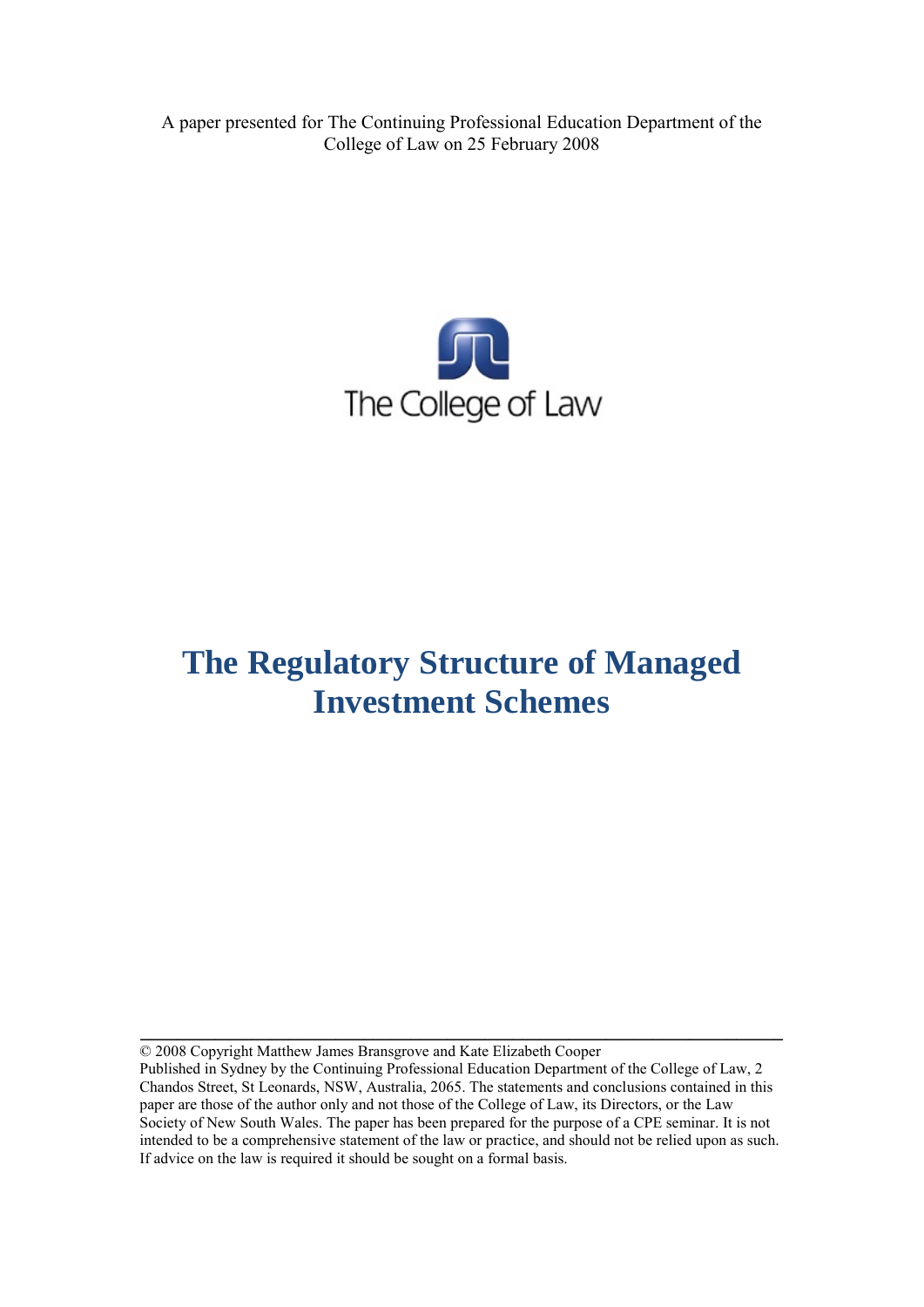# **ABOUT THE PRESENTERS**

# **MATTHEW BRANSGROVE**

Matthew Bransgrove holds a Bachelor of Laws and was admitted to the NSW Supreme Court in 1992. He has practised exclusively in the field of mortgage law since 1998.

He is a co-author of the 2008 LexisNexis textbook ['The Essential Guide to Mortgage](http://www.bransgroves.com.au/documents/PDF/Book/OrderForm3LR.pdf) [Law in](http://www.bransgroves.com.au/documents/PDF/Book/OrderForm3LR.pdf) NSW' and the 2013 LexisNexis textbook ['The Essential Guide to Mortgage](http://www.bransgroves.com.au/documents/PDF/Book/EGMLA2ndEdition.pdf) Law in [Australia'.](http://www.bransgroves.com.au/documents/PDF/Book/EGMLA2ndEdition.pdf)

His articles in the NSW Law Society Journal and his textbook have been cited with approval by the NSW Supreme Court. [Chandra v Perpetual Trustees Victoria \[2007\]](http://www.austlii.edu.au/au/cases/nsw/NSWSC/2007/694.html) [NSWSC 694;](http://www.austlii.edu.au/au/cases/nsw/NSWSC/2007/694.html) [Perpetual Trustees Victoria v Kirkbride \[2009\] NSWSC 377;](http://www.austlii.edu.au/au/cases/nsw/NSWSC/2009/377.html) [Bank](http://www.austlii.edu.au/au/cases/nsw/NSWSC/2012/313.html) of [Western Australia v Ellis J Enterprises](http://www.austlii.edu.au/au/cases/nsw/NSWSC/2012/313.html) [2012] NSWSC 313.

He has presented the following papers for the College of Law:

- 1. Enforcement of Mortgages *19 June 2003*
- 2. Indefeasibility of Mortgage Title *17 Nov 2003*
- 3. Mortgage Drafting in NSW *17 Mar 2004*
- 4. Mortgage Priorities *15 June 2004*
- 5. The Rights of Mortgagors *10 Oct 2005*
- 6. The Rights of Mortgagees *10 Nov 2005*
- 7. Mortgagees Power of Sale *23 May 2006*
- 8. Discharge of Mortgage *28 Nov 2006*
- 9. Contracts Review Act Defences to Mortgages *29 May 2007*
- 10. Equitable Defences to Mortgages *18 July 2007*
- 11. Variation, Assignment & Transfer of Mortgages *12 Sept 2007*
- 12. Mortgagor's power to mortgage *13 Nov 2007*
- 13. Regulatory Structure of Managed Investments *23 Feb 2008*\*
- 14. Licensing a Responsible Entity *20 March 2008*\*
- 15. Proportionate Liability in claims against Valuers *29 Oct 2008*\*
- 16. Examinations under the Corporations Act and ASIC Act *5 March 2012*†

\**Presented jointly with Kate Cooper of Bransgroves Lawyers* † *Co-authored by Lesa Bransgrove of Bransgroves Lawyers*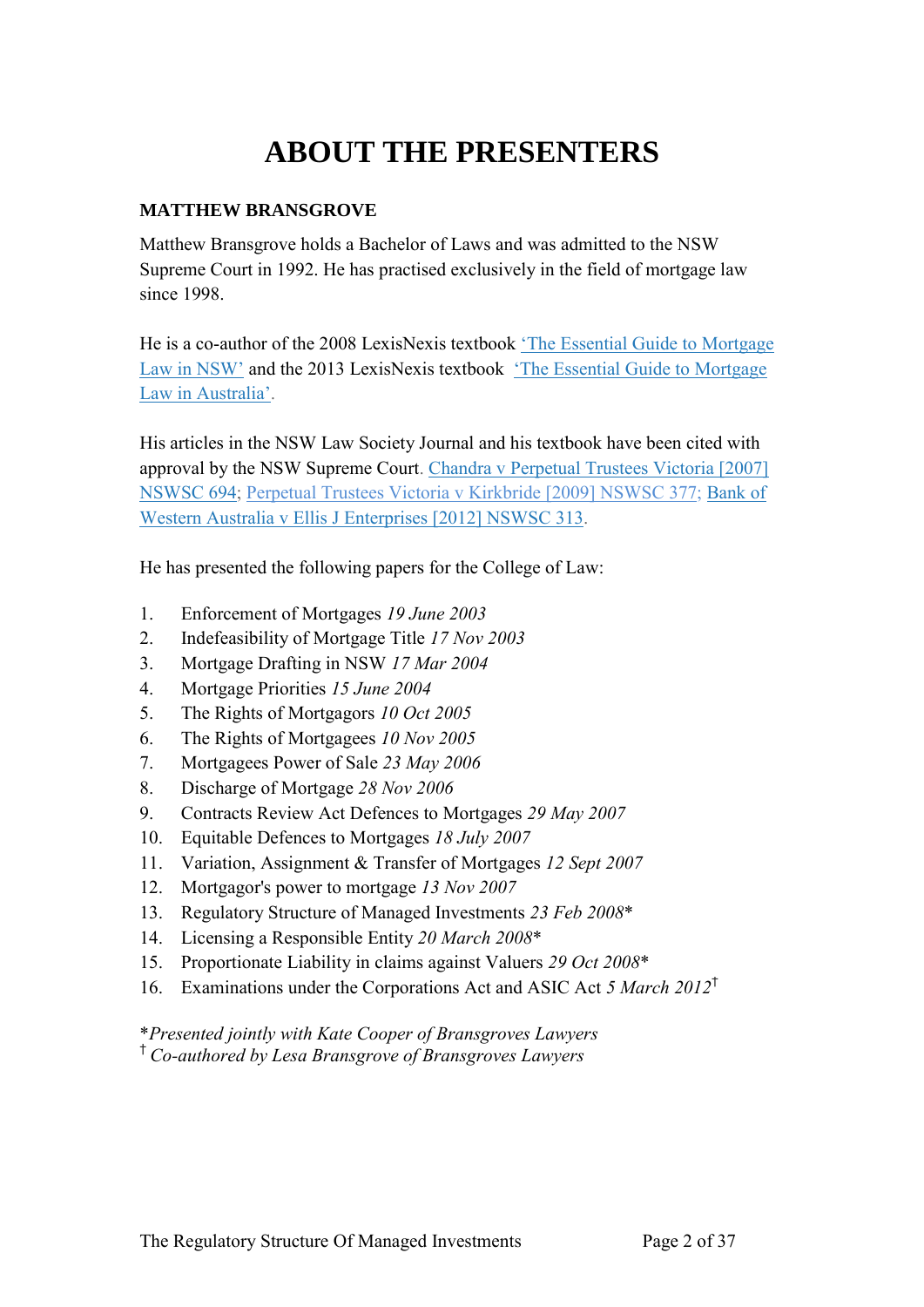# **KATE COOPER**

Kate Cooper was admitted as a solicitor in the Supreme Court of New South Wales in December 2006. Kate Cooper joined Bransgroves Lawyers in 2006 and has been a partner since 2009.

Kate specialises in Supreme Court litigation in the fields of mortgage enforcement, professional negligence and originator/funder disputes. She has an extensive transactional practice including, origination deeds, aggregation deeds, commercial and construction lending and mortgage securitisation.

In addition to legal services, Kate performs funds management (responsible officer services) for mortgage funds operated by responsible entity clients of the firm.

She has presented the following papers for the College of Law:

- 1. The Regulatory Structure of Managed Investments *23 Feb 2008*\*
- 2. Licensing a Responsible Entity *20 Mar 2008*\*
- 3. Proportionate Liability in claims against Valuers *29 Oct 2008*\*
- 4. Proportionate Liability 5 years on *13 May 2010*
- 5. Enforcement of Mortgages *24 Nov 2010*

\**Presented jointly with Matthew Bransgrove of Bransgroves Lawyers*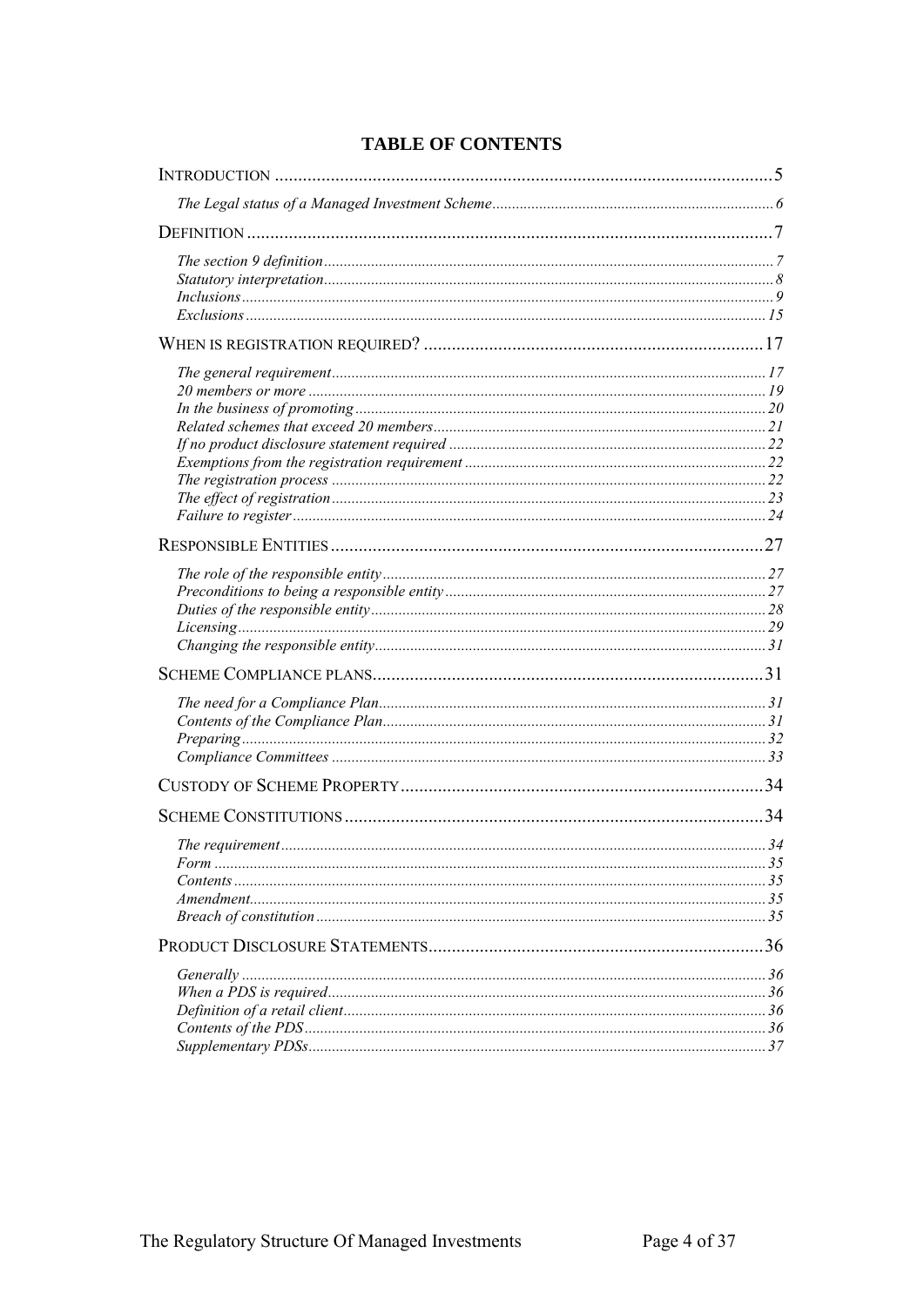# <span id="page-4-0"></span>**Introduction**

In its simplest incantation the aim of the regulation of Managed Investments is to provide supervision of promoters who purport to invest other peoples' money on their behalf. Broadly speaking this can be distinguished from equities (whereby the investor is buying a portion of the promoter's vehicle), debentures (whereby the promoter's vehicle is borrowing the money) and prudentially supervised investments (banks, insurance, superannuation).

The current regulatory framework commenced with the passage of the Managed Investment Act 1998. The Managed Investment Act did away with the old "prescribed interest provisions" of the Corporations Law which had dominated the regulation of managed investments in Australia since the middle of the last century. There have been several legislative additions to the regime the most significant being the Financial Services Reform Act 2001. The Managed Investment Act is now essentially found in Chapter 5C of the Corporations Act.

Managed investment schemes are governed by Chapters 5C and 7 of the Corporations Act, which require:

- a) some managed investment schemes to be registered and to conform with certain structural and compliance requirements ('registration requirements');
- b) some managed investment schemes to be operated by licensed responsible entities ('licensing requirements'); and
- c) certain disclosures to be made to retail investors who invest in registered managed investment schemes ('product disclosure requirements').

There are many different forms of managed investments. These include:

- 1. *Cash management* invest in the money market (government bonds, bank bills)
- 2. *Fixed interest and bond* invest in bonds, cash, bank bills
- 3. *Shares* Mainly in listed companies (sometimes called equity trusts)
- 4. *Mortgages* both pooled trusts and as select mortgage investments (including contributory mortgages)
- 5. *Indirect Property* Usually directly invest in commercial properties, shopping centres, offices towers and the like. Many property funds are also listed.
- 6. *Direct Real Property* These involve syndicates of investors that purchase specified properties.
- 7. *Primary Production and Film Schemes* The common factor being favourable tax treatment. Olives, coffee, wine, and avocadoes. Often the responsible entity does no own the land, but rather leases it and undertakes to grow a crop, the profits of which are then split between the investors. With film schemes the investment is usually in a single movie with the investor sharing in the box office and DVD profits.
- 8. *Serviced Strata Schemes* These are considered by ASIC to be managed investments where the investors' income is of a pooled nature (relying on the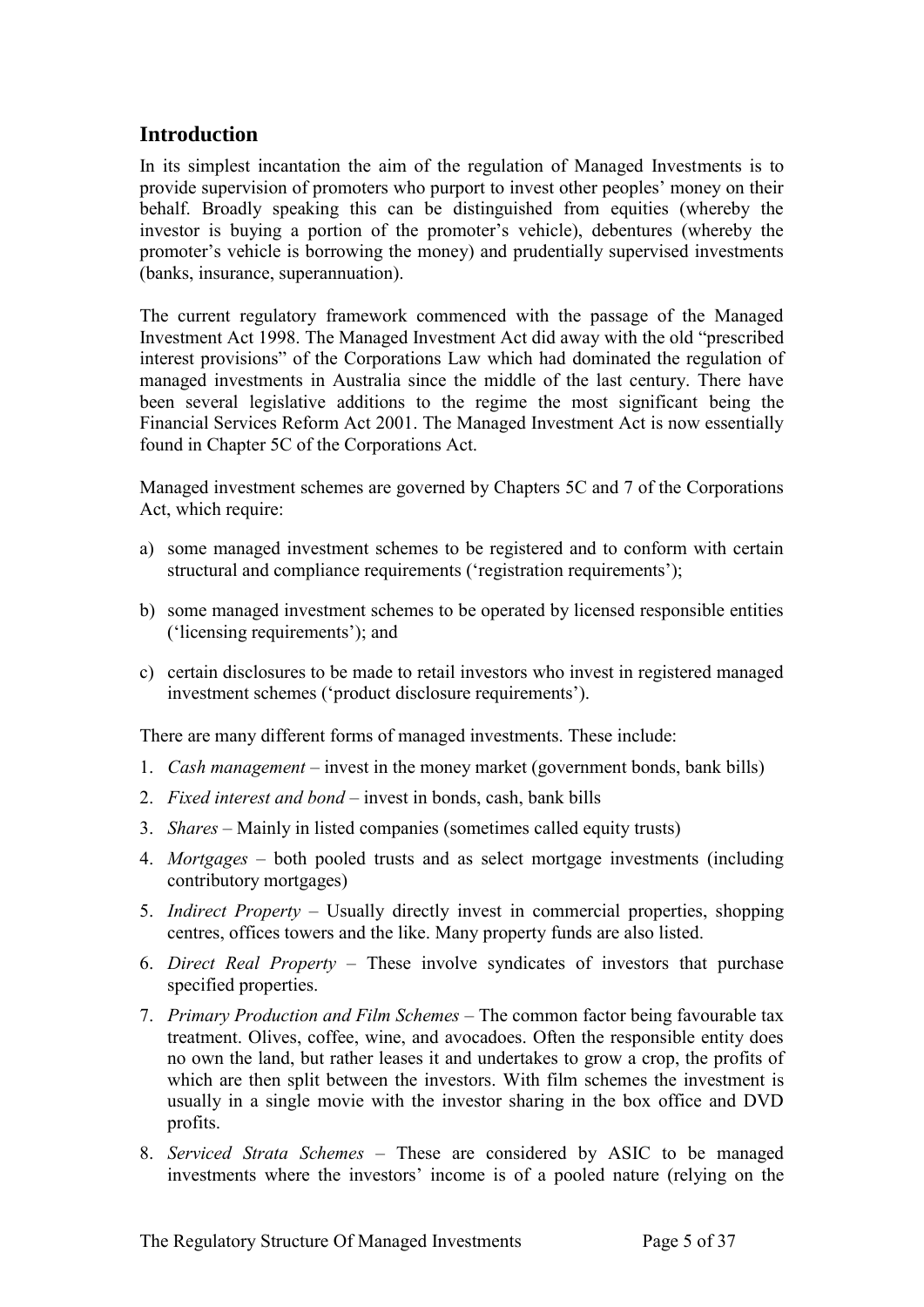occupancy of other investors apartments), or there is some arrangement for fairly allocating tenants.

Some schemes are open ended. This involves the continuous issuing and redemption of units by investors. For example, a mortgage trust may offer 12 and 24 month terms. To ensure liquidity investors may have restrictions on, and fees charged, for early redemption. Other schemes are fixed for the period of a project, for example a film or crop. Some schemes lock investors in and do not offer redemption unless a buyer can be found for their units.

## <span id="page-5-0"></span>**The Legal status of a Managed Investment Scheme**

The Corporations Law does not preclude flexible arrangements in structuring a managed investment. This includes contractual arrangements, limited partnerships, syndicates and trusts. However section 601FC2 of the Corporations Act states:

The responsible entity holds scheme property on trust for scheme members.

This together with the requirement imposed by s601FC(1) as a duty of the responsible entity:

- (i) ensure that scheme property is:
	- (i) clearly identified as scheme property; and
	- (ii) held separately from property of the responsible entity and property of any other scheme; and

And the requirement imposed by s601HA(1) that the compliance plan include arrangements for :

(a) ensuring that all scheme property is clearly identified as scheme property and held separately from property of the responsible entity and property of any other scheme (see paragraph  $601FC(1)(i)$ ); and

Means that except in a case where the scheme has no property pursuant to s601FC(2) the responsible entity will be a trustee with fiduciary obligations arising out of the general law in addition to the obligations imposed by the Corporations Act. These include the obligation to put the interests of the investors before the responsible entity, the obligation not to make a profit (except as contractually entitled), a duty of good faith and an equitable duty of care.

In *Mirvac and Mirvac Funds* [1999] NSWSC 457 (4 May 1999) Austin J noted:

Section 601FC(2) states that the responsible entity holds scheme property … on trust for scheme members (in this case the respective unit holders). There are therefore express trusts here and each responsible entity clearly falls within the definition of the `trustee' for the purposes of section 63. I see nothing in Chapter 5C of the Corporations Law to suggest that it is intended to exclude the Court's jurisdiction to provide judicial advice to a responsible entity under general trustee legislation. I therefore conclude that I have jurisdiction to provide appropriate advice in this case.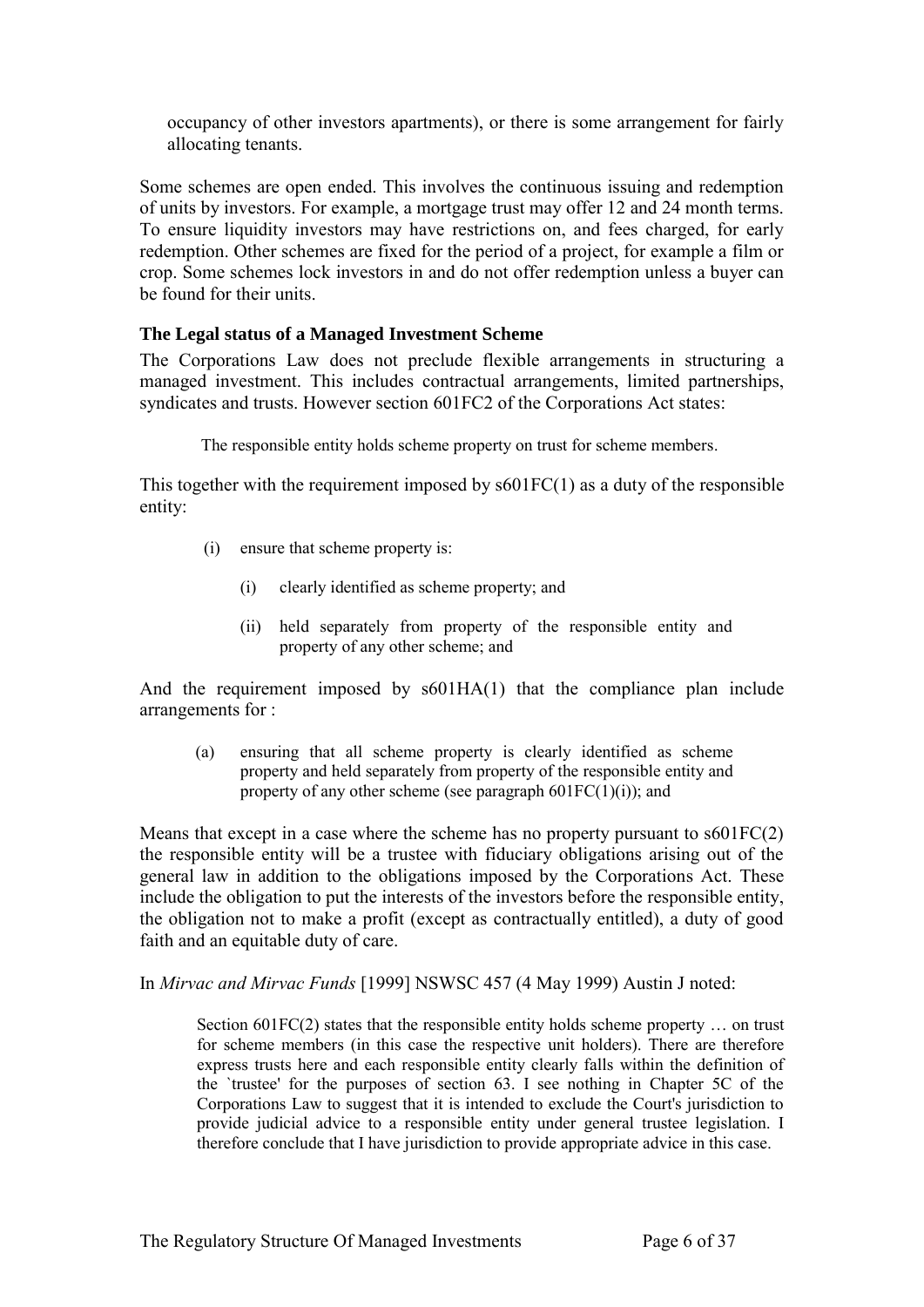Trusts can be structured as a unit trust in which case the investor beneficiaries own a fraction of the entire fund. Under these arrangements the responsible entity takes a fee and the beneficiaries are entitled to the profits or loss of the fund on a pro rata basis. Other arrangements include trusts where the responsible entity is entitled to all income of the fund after an agreed annual return is paid on capital invested by each beneficiary. Some unit trusts are tradeable on the ASX.

# <span id="page-6-0"></span>**Definition**

#### <span id="page-6-1"></span>**The section 9 definition**

Section 9 (which contains the dictionary of the Corporations Act) defines a *managed investment* scheme as:

- (a) a scheme that has the following features:
	- (i) people contribute money or money's worth as consideration to acquire rights ( interests ) to benefits produced by the scheme (whether the rights are actual, prospective or contingent and whether they are enforceable or not);
	- (ii) any of the contributions are to be pooled, or used in a common enterprise, to produce financial benefits, or benefits consisting of rights or interests in property, for the people (the members ) who hold interests in the scheme (whether as contributors to the scheme or as people who have acquired interests from holders);
	- (iii) the members do not have day to day control over the operation of the scheme (whether or not they have the right to be consulted or to give directions); or
- (b) a time sharing scheme;

but does not include the following:

- (c) a partnership that has more than 20 members but does not need to be incorporated or formed under an Australian law because of regulations made for the purposes of subsection  $115(2)$ ;
- (d) a body corporate (other than a body corporate that operates as a time sharing scheme);
- (e) a scheme in which all the members are bodies corporate that are related to each other and to the body corporate that promotes the scheme;
- (f) a franchise
- (g) a statutory fund maintained under the Life Insurance Act 1995
- (h) a regulated superannuation fund, an approved deposit fund, a pooled superannuation trust, or a public sector superannuation scheme, within the meaning of the Superannuation Industry (Supervision) Act 1993
- (i) a scheme operated by an Australian ADI in the ordinary course of its banking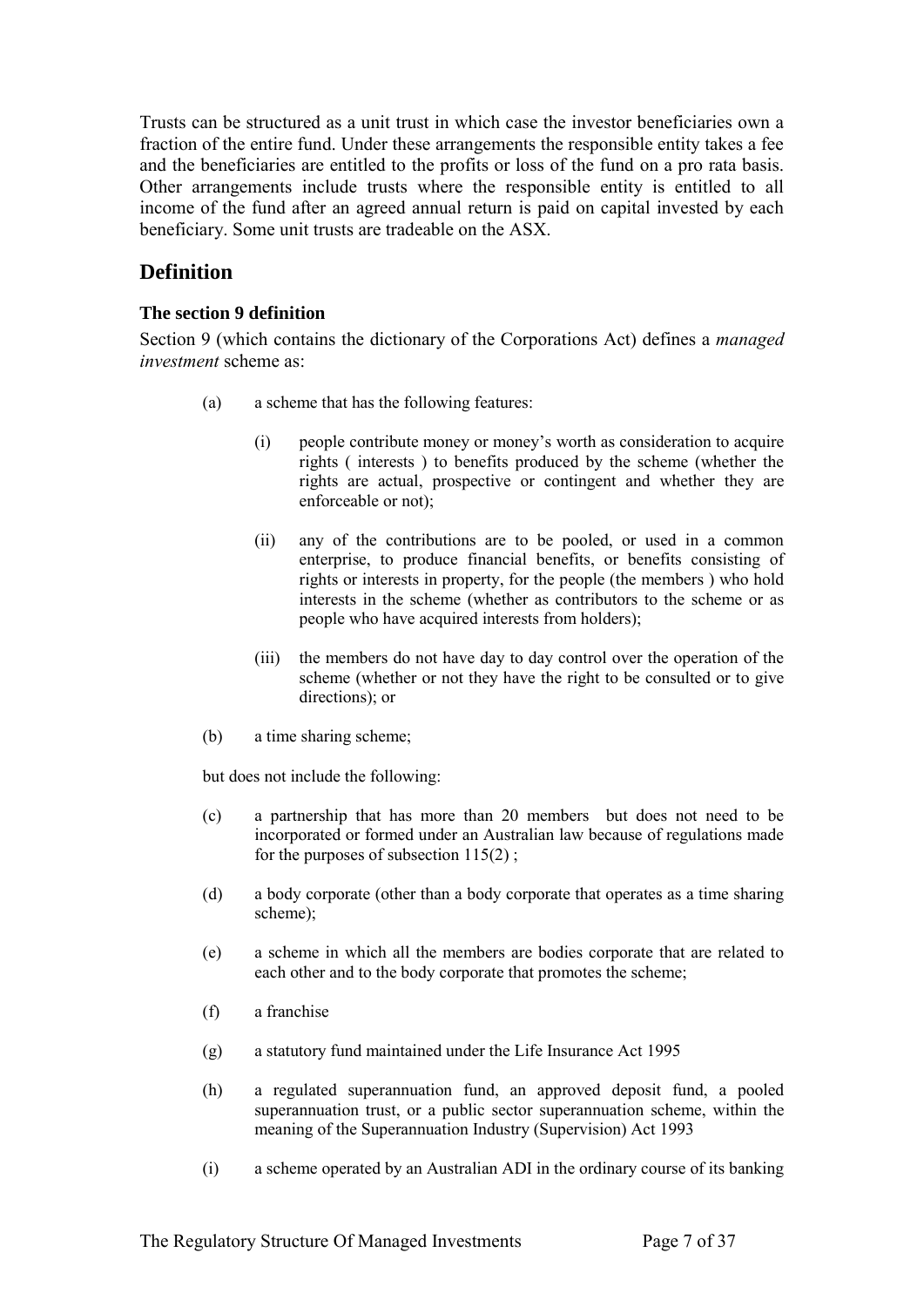business ;

- (j) the issue of debentures or convertible notes by a body corporate;
- (k) a barter scheme under which each participant may obtain goods or services from another participant for consideration that is wholly or substantially in kind rather than in cash;
- (l) a retirement village scheme operating within or outside Australia:
	- (i) under which the participants, or a majority of them, are provided, or are to be provided, with residential accommodation within a retirement village (whether or not the entitlement of a participant to be provided with accommodation derives from a proprietary interest held by the participant in the premises where the accommodation is, or is to be, provided); and
	- (ii) which is not a time sharing scheme;
- (m) a scheme that is operated by a co-operative company registered under Part VI of the Companies (Cooperative) Act 1943 of Western Australia or under a previous law of Western Australia that corresponds to that Part;
- (ma) a contribution plan;
- (n) a scheme of a kind declared by the regulations not to be a managed investment scheme.

#### <span id="page-7-0"></span>**Statutory interpretation**

In considering the section 9 definition of managed investments, the Courts have had recourse to the pre-Managed Investments Act authorities which considered the old "prescribed interests". This was the approach taken in *ASIC v Enterprise Solutions 2000 Pty Ltd* (2000) 35 ACSR 620 by the Queensland Court of Appeal which noted:

Mason J, referring to a similar argument under earlier statutory provisions, said:

There are real difficulties in the suggestion that the court can read down the very comprehensive definition of "interest" by reference to the supposedly unintended consequences of a literal reading on everyday commercial transactions . . . The hazards of adopting such a course are not dispelled by the absence of a supporting context. It would be different if we could glean from the legislative provisions an overall purpose which, being limited in scope, justified a reading down of the definition: [*Australian Softwood Forests Pty Ltd v A-G (NSW); Ex rel Corporate Affairs Commission* (1981) 148 CLR 121 at 130;]

The essence of the definition (like its predecessor) is that there is a broad all embracing definition with express exclusions and the regulatory mechanism to increase the exclusions. There is little scope to avoid the capture of a scheme except by reference to the plain meaning of the words.

In *ASIC v Takaran Pty Ltd* (2002) 43 ACSR 46 at 49, Barrett J said: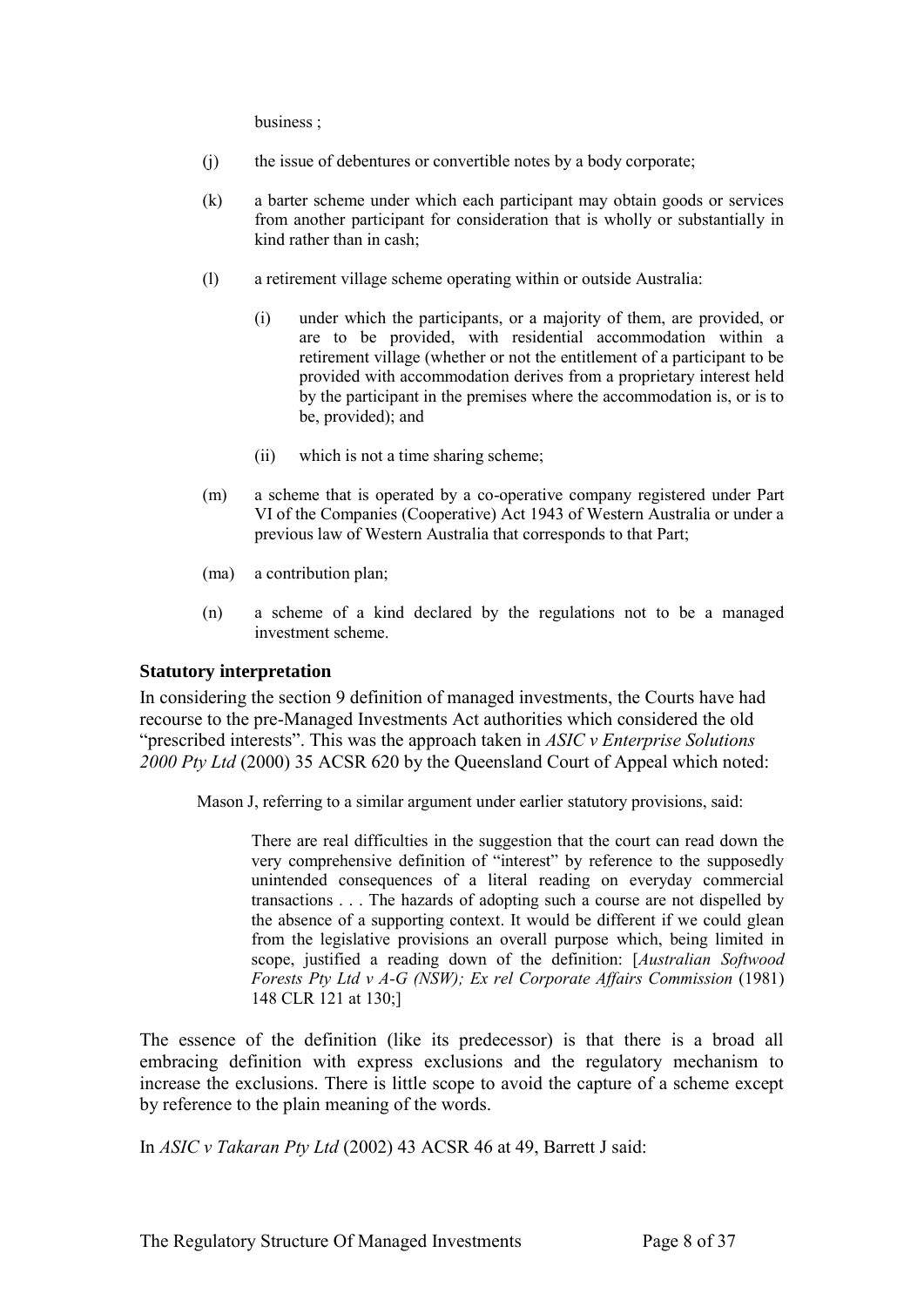The Act makes no attempt to define 'scheme' for these purposes. It does, however, refer to the 'features' of a 'scheme' that make it a 'managed investment scheme'. Those 'features' are first, the act of contribution of money or money's worth by several persons; second, the accruing for those persons in return ('as consideration') of certain rights to benefits produced by the scheme; third, pooling of the contributions or other use of them in the common enterprise; fourth, an objective or expectation of accrual of benefits to persons for the time being holding the rights generated by the contributions; and, fifth, absence of day-to-day control of the operation of the scheme by those persons. It is clear from the characteristics that a 'scheme' must be capable of being identified within certain boundaries. Such identification is necessary to decide whether it has the characteristics which bring it within the statutory definitions.<sup>1</sup>

#### <span id="page-8-0"></span>**Inclusions**

#### *Scheme*

#### In *ASIC v Takaran* (2002) 20 ACLC 1732 at 1737:

The essence of a "scheme" is a coherent and defined purpose, in the form of a "programme" or "plan of action", coupled with a series of steps or course of conduct to effectuate the purpose and pursue the programme or plan. In some cases, the scope of the scheme will readily be gathered from some constitutive document in the nature of a blueprint setting out all relevant matters. In others, there may be no writing or such as there is may tell only part of the story, leaving the remainder to be supplied by necessary implication from all the circumstances. Profit making will almost invariably be a feature or objective of the kind of scheme with which the s. 9 definition of "managed investment scheme" is concerned, given the definition's references in several places to "benefits". Whatever is incidental and necessary to the pursuit of the profit (or "benefits") will therefore be comprehended by the scheme, including, it seems to me, steps sensible to counter risk of loss (or detriment). Every cogent plan caters for  $-$  or, at least, recognises and takes into account  $-$  contingencies of an adverse kind.

It must also be emphasised that a scheme having the characteristics bringing it within the s.9 definition of "managed investment scheme" will not necessarily possess those characteristics alone. In *Royal Bank of Canada v Inland Revenue Commissioners*  [1972] Ch 665, Megarry J observed, in relation to the concept of "ordinary banking" business", that "a statement of the essentials of a business does not seem to me, without more, to be exhaustive of all that is ordinary in that business". A managed investment scheme, like a banking business, may involve elements beyond the core attributes that give it its essential character. Elements which lie beyond those attributes but contribute to the coherence and completeness which make a "programme" or "plan of action" must form part of that "scheme". Every programme or plan of action must be taken to include the logical incidents of and consequences of and sequels to its acknowledged components.

In *ASC v Su* (1995) 13 ACLC 770, Olsson J (with whom King CJ and Moher J agreed) held:

It is quite unreal to suggest that there were in fact three separate schemes, simply because there were three separate trusts... The plain fact of the matter was that it was

<sup>-</sup><sup>1</sup> Cited with approval by Young CJ in Eq in *Crocombe v Pine Forests of Australia Pty Ltd* [2005] NSWSC 151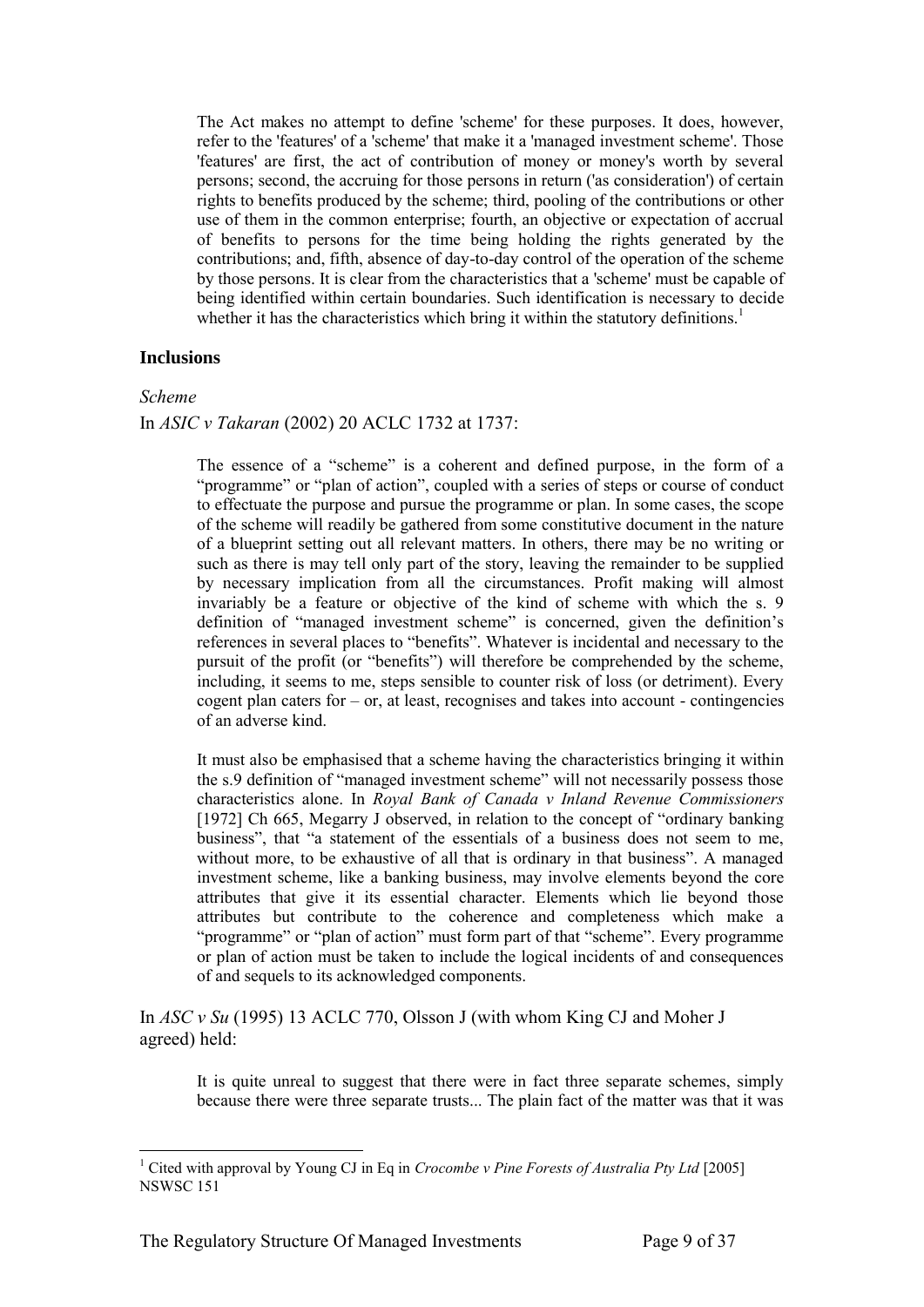brought into existence for the sole purpose of carrying into effect a single scheme for the marketing of the machines in South Australia

#### *Contribution of money or money's worth*

In *Burton & Ors v Arcus* [2006] WASCA 71 McClure JA noted (with whom Steytler J agreed)

The word "contribute" means, in this context, to pay or supply. It is implicit in the first element in par (a) of the definition, in the context of the definition as a whole and the provisions of Ch 5C, that the people will pay or supply the money or money's worth to or as directed by the promoter or operator of the scheme.

In *Crocombe v Pine Forests of Australia Pty Ltd* [2005] NSWSC 151 Young CJ in Eq held that where the consideration was land it was caught by this definition. His Honour noted:

The expression "money or money's worth" is a common one used in gift and death duty legislation. In a death duty case Attorney General v Sandwich (Earl) [1922] 2 KB 500 at 517, Lord Sterndale MR said:

"I am not sure what is the accurate definition of money's worth. It was an expression originally introduced to exclude marriage as a consideration, and the learned counsel for the appellant defined it as any valuable consideration not being marriage. I do not intend to decide whether this is an accurate and complete definition, but I think that at any rate money's worth includes the kind of benefits accruing to the defendant in this case from the possession of the estate and freeing it from the claims and powers of the Earl and the Admiral."

In *ASIC v Chase Capital Management Pty Ltd* (2001) 19 ACLC 476, Owen J determined that payments to agents of the promoter did not quarantine the scheme from the definition of "contribution of money or money's worth". His Honour noted at 487:

It is clear that the investor participants ''contributed money or money's worth''. However, and this is the first point relied on by the respondents in support of their contention that these are not managed investment schemes, was the money provided ''as consideration for the acquisition of rights to benefits produced by the scheme''? Counsel for the respondents submitted that here the money was paid by investors to the various corporate entities as managers ''as a conduit'' to the ultimate investments. Chase and Leadenhall were never in a position ''to give consideration'' for anything. Rather, they were trustees or agents to invest the money as requested by the investors. I do not accept this submission. It seems to me that relevant part of the definition focuses on the acquisition of benefits from the ''scheme'', not from the manager. The "scheme" is the entire operation.

#### *Rights or benefits*

In *ASIC v Enterprise Solutions 2000 Pty Ltd* [2000] QCA 452 some ingenious arguments were raised to avoid this part of the definition including that there was a requirement for the rights or benefits to be of some permanence or that if the rights and benefits were merely the fruit of services provided then it was not a managed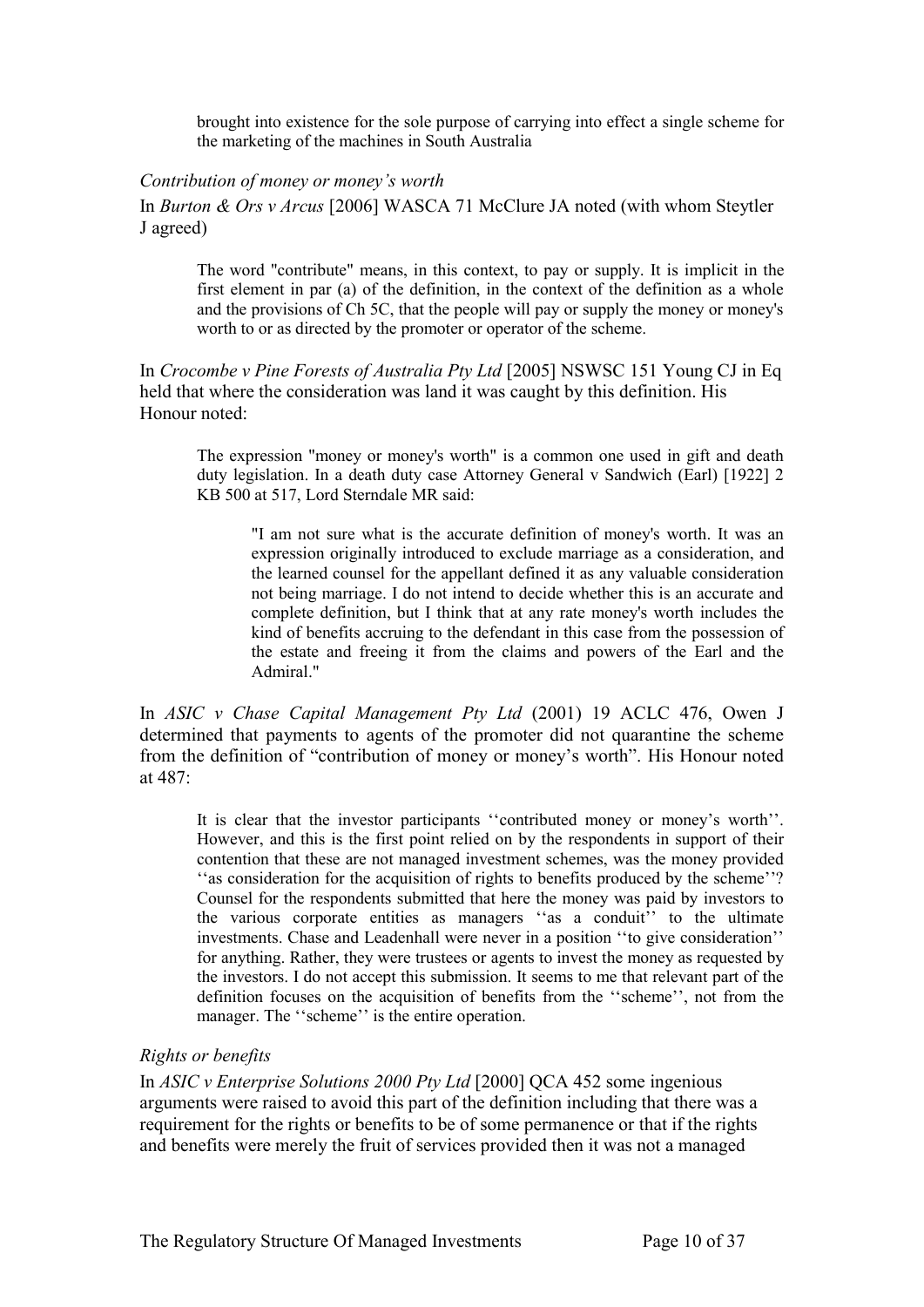investment. In rejecting these submissions the Queensland Court of Appeal unanimously held:

> Mr Harrison QC said …the rights acquired by the "investors" — the term used in the appellants' documents — are not interests because all investors get is the provision of betting services, and because whatever rights they have are not permanent enough to be interests. … If the argument advanced for the appellants is correct, then the definition should be read as if some such expression as "having a degree of permanence" were inserted after the word "benefits".

> The rights which the investors acquire when they pay money in are rights to have the scheme operate in accordance with the agreements they have made and to be paid moneys due. As one would expect, the agreements require distribution of profits made: cl 6.2(c). They also require that the investor receive all moneys due within 30 days of notice of termination of the agreement; those moneys will comprise profits, if any have been made, together with unexpended moneys put in by the investor. Of course, participation may produce no benefit for an investor, but loss only: it would, however, be perverse to read the expression "to acquire rights to benefits produced" as excluding from the definition any scheme of investment which is not bound to produce benefits.

> It is true that, as the appellants argue, services, particularly by way of supposedly skilful betting, are provided for the contributions made; assuming such services are not in themselves benefits — a point it is unnecessary to discuss — the expected or at least hoped-for profits are benefits.

#### *Pooling / common enterprise*

In *Co-Operative Building Society Of South Australia Ltd v Australian Securities Commission* (1993) 11 ACLC 262 Jenkinson J held:

The provisions of the Companies Act 1961 (N.S.W.) which were under Consideration in Australian Softwood Forests Pty. Ltd.& Ors v. Attorney General for N.S.W. (1981) CLC ¶ 40−734; (1980−1981) 148 C.L.R. 121 are for present purposes so nearly the same as the provisions of the Corporations Law that certain observations of Mason J. in that case may be taken to be applicable to those latter provisions. Mason J. said...:

..There is nothing in the notion of an undertaking or scheme that requires or implies that there is joint participation in everything comprised in the plan or that there must be a share or pooling of profits or receipts... It will be enough that the two operations constituting the enterprise contribute to the overall purpose that unites them. There is then an enterprise common to both participants and, accordingly, a common enterprise.

In *ASIC v Young* (2003) 173 FLR 441, Muir J held:

In my view, the concept of "pooling", for the purposes of s  $9(a)(ii)$ , imports contributions to a discernible fund the moneys in which are to be used in an identifiable way to provide are prescribed benefits to the contributors. That analysis may be a little narrow, 4 but it will suffice for present purposes.

In *ASIC v Commission v Drury Management Pty Ltd* [2004] QSC 68, Jones J held: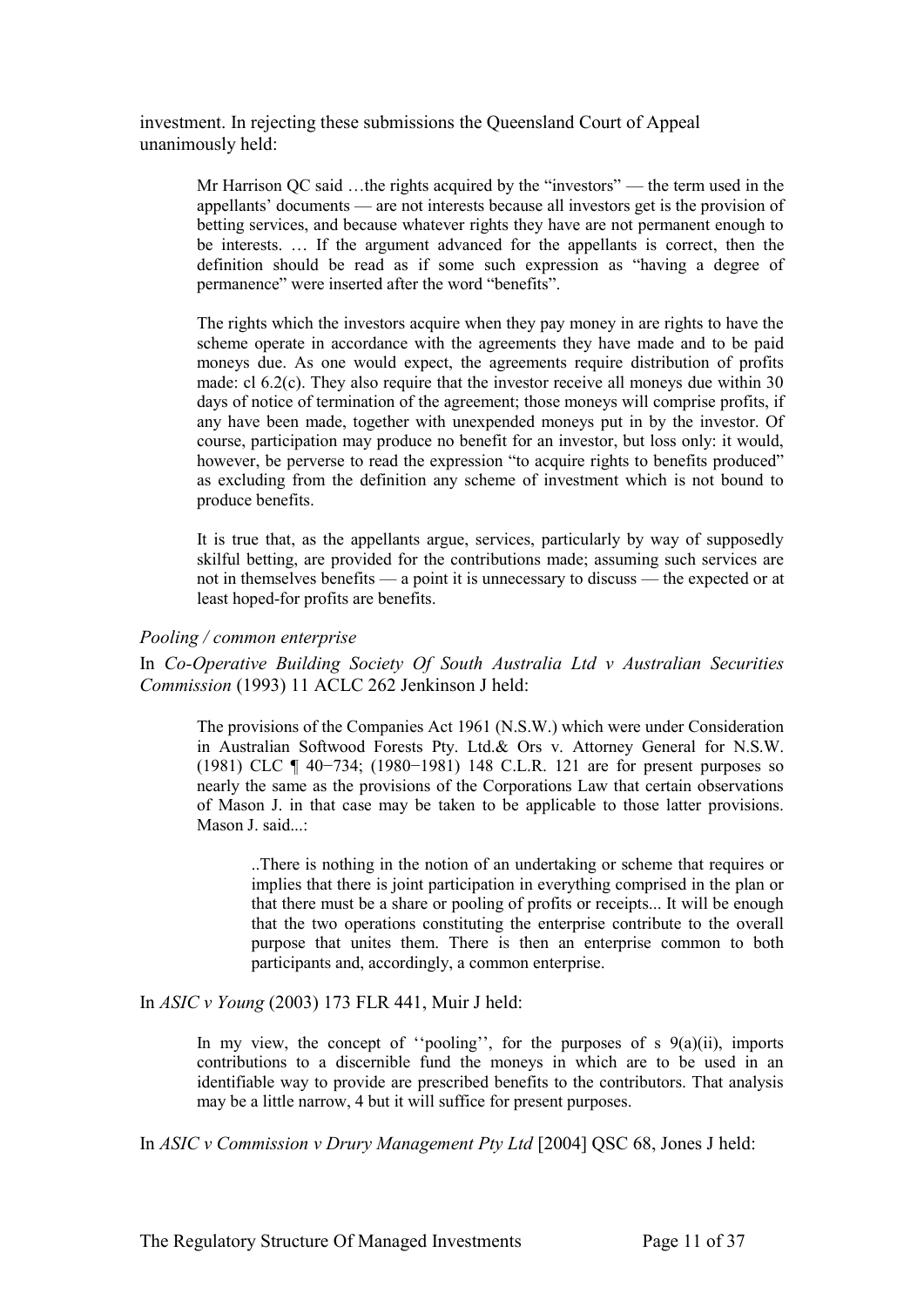The feature that contributions are to be pooled is simply one of the descriptors by which the existence of a scheme is identified. It is a question of fact whether that descriptor is made out on the evidence. One means of establishing the fact would be if the scheme's promoters declared that contributions would be pooled. Another would be if the scheme could only be given effect if the funds were pooled as was the case in *ASIC v Young*. Yet another would be if the funds were in fact pooled by the operators of the scheme, since this action alone would evidence a prior intention by the scheme managers to do so. To suggest that for  $s9(a)(ii)$  to be satisfied, there needs to be found in the mind of a contributor, knowledge of an intention to pool the contribution, is, in my view, to impose an unwarranted restriction on the ordinary meaning of the words used in the definition. The cases to which I have been referred do not suggest otherwise. The point was authoritatively determined by the Court of Appeal in *ASIC v Enterprises Solutions 2000* Pty Ltd (2000) QCA 452 where the Court said at para [13] as follows:-

"...the words "to be pooled"...to produce in para (ii) quoted above imply that the intention must be to pool the contributions and, by use of the pool, produce benefits; they do not imply that the benefits must be of such a kind as to be unobtainable without pooling. As for the words "to be", it was contended that there was no evidence that the contributors appreciate that the contributions are to be pooled. That contributions would be dealt with in that way is obvious; but in any event under the scheme pooling occurs and that is enough."

The pooling and common enterprise requirements are alternatives. This has been amply demonstrated in the field of mortgage investment schemes. Schemes which pool investors money are caught, schemes that involve one on one investments (one mortgagee / investor lending to one mortgagor) are more uncertain. ASIC has taken the view that the determination will often hinge on the extent to which the promoter's business consists of like transactions (Regulatory Guide 144).

In relation to what constitutes a common enterprise, the reality is that the definitions, while focusing on the schemes in practice address the activity of the promoter. This is clear when one considers the outcome of the definition provided by Mason J in *Australian Softwood Forests Pty Ltd v Attorney-General (NSW); Ex Rel Corporate Affairs Commission* [1981] HCA 49; (1981) 148 CLR 121:

The argument is that in order to constitute a "common enterprise" there must be a joint participation in all the elements and activities that constitute the enterprise. I do not agree. An enterprise may be described as common if it consists of two or more closely connected operations on the footing that one part is to be carried out by A and the other by B, each deriving a separate profit from what he does, even though there is no pooling or sharing of receipts of profits. It will be enough that the two operations constituting the enterprise contribute to the overall purpose that unites them. There is then an enterprise common to both participants and, accordingly, a common enterprise.

However, in *Lawloan Mortgages Pty Ltd v Lawloan Mortgages Pty Ltd* (2003) 21 ACLC 289, Holmes J had to consider the common enterprise aspect of this limb and held that each loan in a solicitors contributory mortgage business was a separate scheme. By this jurisprudence a business involving one on one matched mortgages would not constitute a scheme;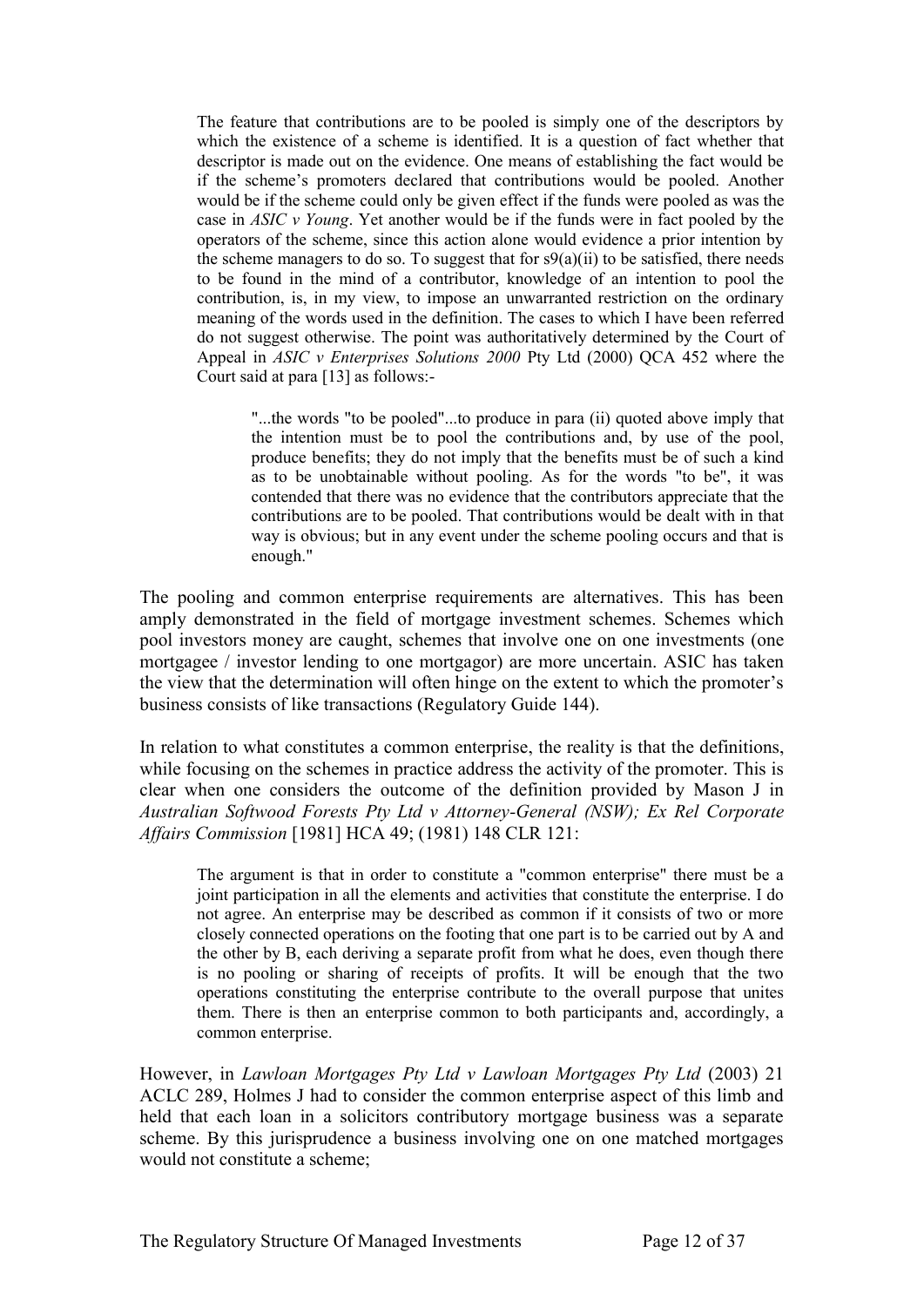Within the loan scheme in this case, there were subsets of contributors who invested in individual loans. In the case of each loan, contributions were pooled in the Elliott & Harvey trust account for disbursement as a single payment to borrowers, but there was no broader pooling of funds as between the various loans. The contributions of the investors in each subset, once pooled, were used to produce benefits for its members, but were not capable of producing, and were not intended to produce any benefit for the larger set of investors in the applicant's mortgage lending scheme as a whole.

It is significant that, in subparagraph (ii), the definite article precedes in each case the nouns ''people'' and ''members''. The sub− paragraph specifies the people, the members holding interests; in other words, the benefits produced by the pooling of funds in a given scheme must be capable of flowing to all, not a subset, of the members in the scheme. In the present case, the absence of the pooling of contributions, or their use ''in a common enterprise'', to produce financial benefits for the members holding interests in the applicant's general mortgage lending scheme at large, as opposed to the pooling of contributions in each individual loan for the benefit of the members of that particular loan arrangement, prevents the mortgage lending scheme as a whole from meeting the terms of subparagraph (ii) of the definition. It has not, therefore, all of the features necessary to render it a ''managed investment scheme''. The individual loan arrangements, on the other hand, do in each case amount to a scheme possessing the three prescribed features.

# *Day to day control*  In *ASIC v Chase Capital Management Pty Ltd* (2001) 36 ASCR 778, Owen J held:

The question is whether the *members* have day−to−day control. It is not difficult to discern the distinction that the legislature was attempting to make. Very broadly, it is between the investment activities of an individual and that of a group. By the express terms of the applications, the investors have delegated ''management'' of the investment to CCML. There is no reservation of day−to−day or any other control or functions. I am not sure that the appointment of a committee of some of the investors to monitor the investments would make much difference. The question still remains: who has the day−to−day control.

This limb of the definition is what prevents entrepreneurs or groups of entrepreneurs from having their investments caught by the definition. If for example two sailing club buddies decide to build a town house development together it would not be caught because they have the day to day control of the investment. If, however, having completed one town house successfully they decided to seek contributions from all the other members of their sailing club so they could expand their activities it would come under the definition of a managed investment scheme because the other club members would not be meeting the tradesmen on site at 7.00am and directing the concrete pour. As was made clear in *Chase Capital*, if the other club members appointed a committee to supervise the two developers it would not be enough to escape the definition.

In Regulatory Guide 144, ASIC made clear that a solicitor who documented numerous mortgage transactions would not be operating a managed investment scheme if the investors were identifying borrowers, appointing valuers and making the decision as to whether or not to lend.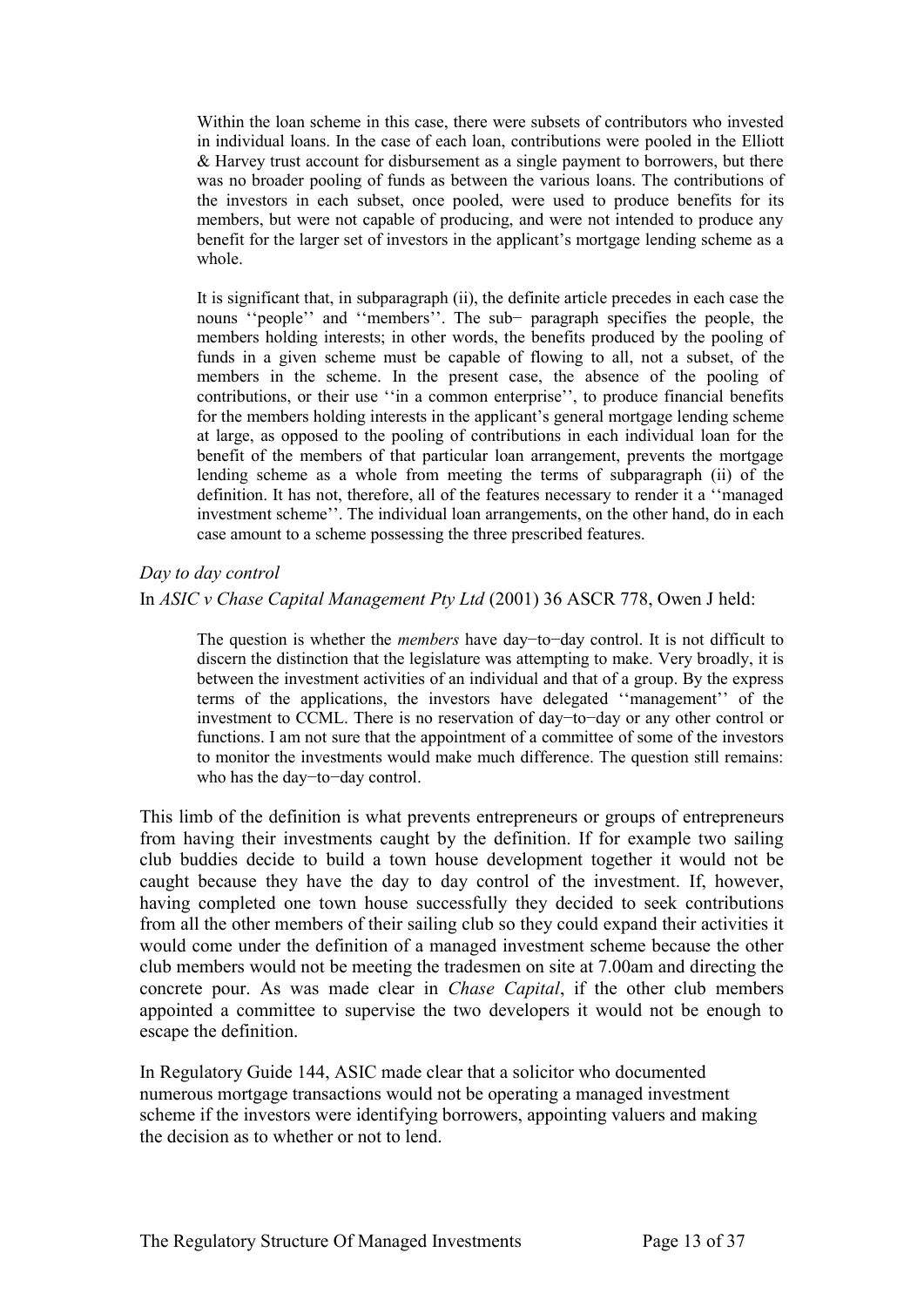In *ASIC v IP Product Management Group Pty Ltd* (2002) 42 ACSR 343, Byrne J noted:

The existence of a right in a member to be consulted or to give directions as to the operation of the scheme does not necessarily lead to the conclusion that that member has day-to-day control over its operation. The Law contemplates, therefore, some greater involvement.

In *Burton v Arcus* (2006) 57 ACSR 468, Buss JA held:

The members of a scheme will have "day-to-day control over the operation of the scheme" if:

- (a) the members as a whole participate in making the routine, ordinary, everyday business decisions relating to its management; and
- (b) the members as a whole are bound by the decisions which are made.

Conversely, if the members as a whole do not participate in making the routine, ordinary, everyday business decisions relating to the management of the scheme or if the members as a whole are not bound by the decisions which are made, they will not have day-to-day control over its operation.

The concept of "day-to-day control over the operation of the scheme", within par (a) of the definition, does not, of course, require that there be activities in relation to the scheme on each and every day or even on most days during the term of the scheme.

In my opinion, the circumstance that the promoter or operator of a scheme manages the scheme (or certain aspects of it) on behalf of the members does not mean that the members by their agent, the promoter or operator, have day-to-day control in fact over the operation of the scheme. In other words, the management activities of the promoter or operator in relation to the scheme are not to be imputed to the members in determining whether the members have such day-to-day control.

My construction of the third element in par (a) of the definition gives effect to the evident legislative purpose or object embodied in the definition and Ch 5C. If:

- (a) the third element in par (a) of the definition was concerned with the legal right to control and not control in fact; or
- (b) the management activities of the promoter or operator in relation to the scheme were to be imputed to the members in evaluating whether the third element was satisfied or not, with the consequence that if the promoter or operator had "dayto-day control over the operation of the scheme" then the members, by their agent, the promoter or operator, would have day-to-day control,

the legislative framework for the regulation of managed investment schemes would be seriously, if not entirely, eroded.

#### *Time shares*

Section 9 (the dictionary) of Corporations Act has a separate definition of time-shares being: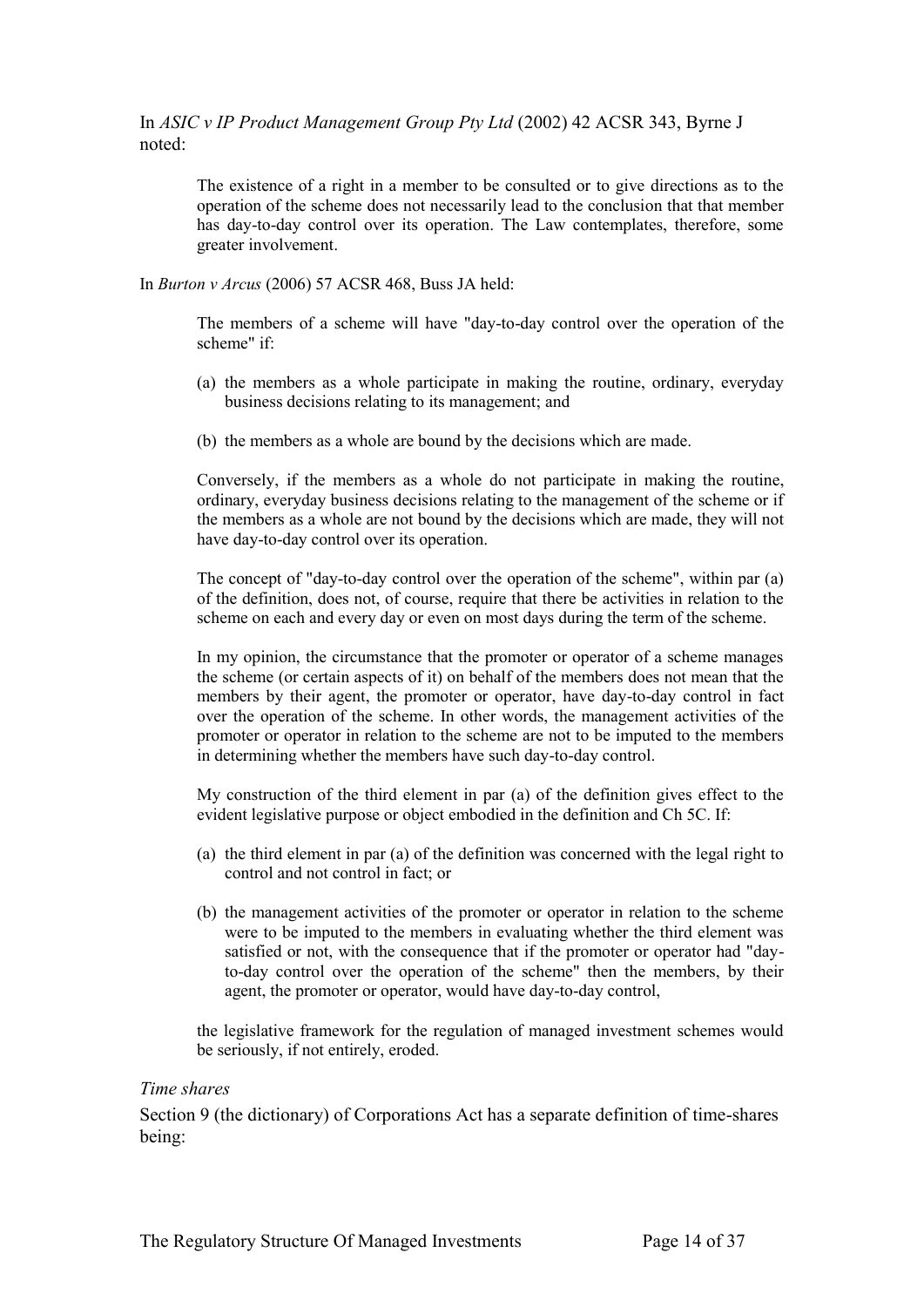time-sharing scheme means a scheme, undertaking or enterprise, whether in Australia or elsewhere:

- (a) participants in which are, or may become, entitled to use, occupy or possess, for 2 or more periods during the period for which the scheme, undertaking or enterprise is to operate, property to which the scheme, undertaking or enterprise relates; and
- (b) that is to operate for a period of not less than 3 years.

Regulatory Guide 160 (an amended version was issued on 14 February 2008) makes clear that although these schemes are designed to be regulated as a financial product ASIC will give exemptions to certain classes where the effect of which is that consumers will be protected. Reading between the lines it seems ASIC is aware that the regulatory imposition is way too onerous for smaller and non-offensive time-share schemes (for example a ski club owned and controlled by its members).

#### <span id="page-14-0"></span>**Exclusions**

#### *Partnerships with more than 20 members*

This exclusion is provided because s115 of the Corporations Act prohibits the formation of a partnership or association with more than 20 members unless it is for non-profit purposes. Thus, to gain the benefit of this exclusion, the scheme would have to be for non-profit purposes (for example to stop the killing of whales).

Section 115(2) allows regulations to prescribe a higher number of partners than 20 members. These provide the following numbers:

| Item | Kind of partnership or association                                             | Number |
|------|--------------------------------------------------------------------------------|--------|
|      | (a) Actuaries, medical practitioners, patent                                   | 50     |
|      | attorneys, sharebrokers, stockbrokers or                                       |        |
|      | trademark attorneys                                                            |        |
|      | (b) Partnerships or associations of the kind<br>specified in subregulation (2) |        |
| 2    | Architects, pharmaceutical chemists or                                         | 100    |
|      | veterinary surgeons                                                            |        |
| 3    | Legal practitioners                                                            | 400    |
|      | Accountants                                                                    |        |

Thus, 1000 accountants in partnership would not be caught by the definition.

There is another significance of 20 members. Under section 601ED registration of a managed investment scheme is only required if there are more than 20 members. Thus schemes including partnerships with less than 20 members are not regulated.

#### *Companies*

The law in relation to managed investments fills a regulatory gap that does not include companies. Investors in private companies are protected by general law rules in relating to oppression and breach of director's duties. Public companies and listed public companies are extensively regulated by other parts of the Corporations Act.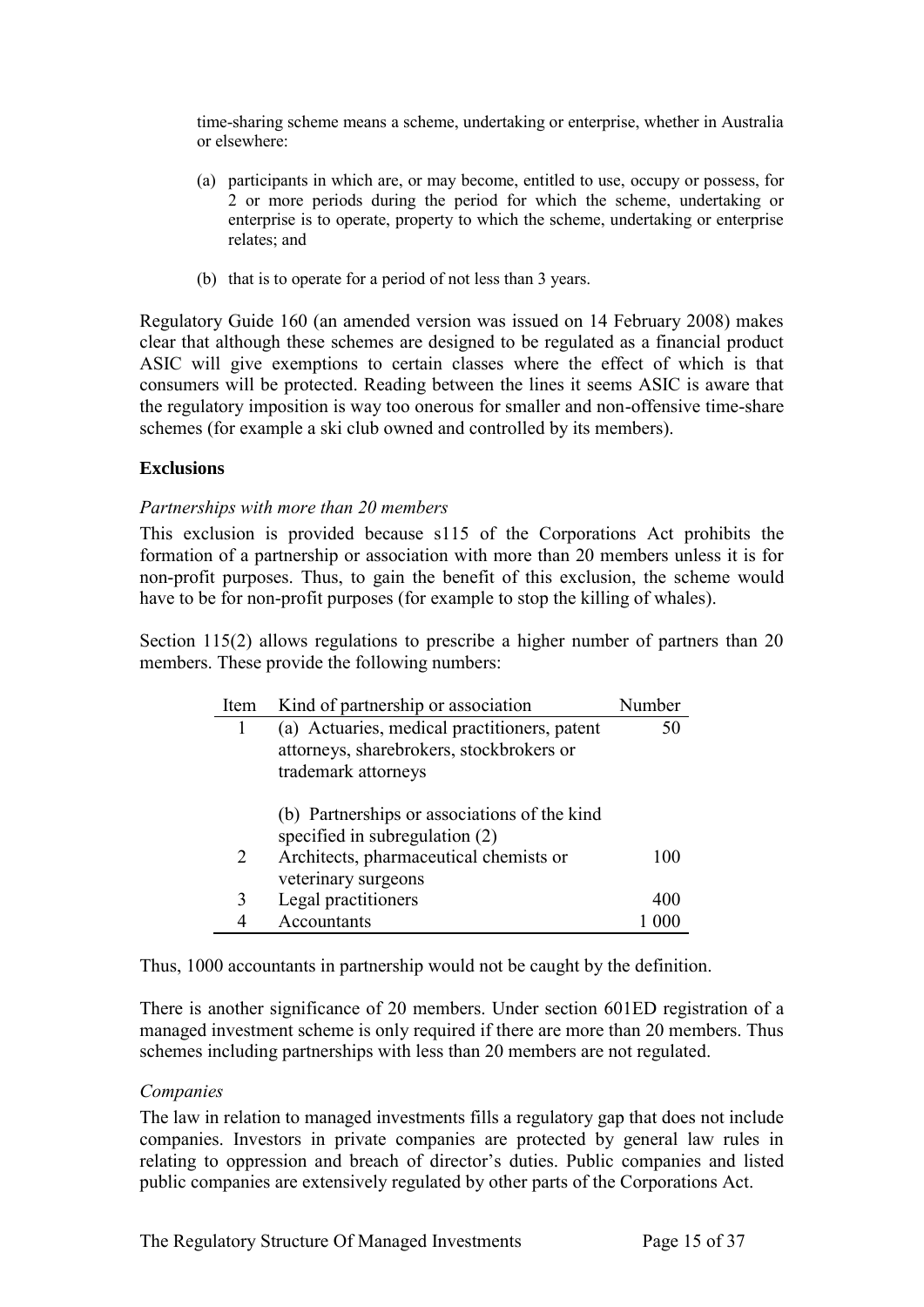#### In *ASIC v Fuelbanc Australia Ltd* [2007] FCA 960 Heerey J noted:

The "body corporate" exception (see [25] above) does not apply. The purpose of this exception is to ensure that the ordinary engagement of a company in commercial activities does not come within the managed investment scheme regime… The legal foundation for this arrangement is not membership of the company but the contractual relationship between the company and the participant. Relevantly for present purposes, the participant becomes a member of the scheme whether or not he or she becomes a member of the company. (In any event, ASIC has been unable to discover any membership registers, minutes or other records which might prove that participants in fact became members.)

#### *Related bodies corporate*

Where the members of a scheme are companies which are related to each other and the scheme promoter there is no need for investor protection.

#### *Franchises*

Section 9 (the dictionary) of Corporations Act has a separate definition of a franchise being:

an arrangement under which a person earns profits or income by exploiting a right, conferred by the owner of the right, to use a trade mark or design or other intellectual property or the goodwill attached to it in connection with the supply of goods or services. An arrangement is not a franchise if the person engages the owner of the right, or an associate of the owner, to exploit the right on the person's behalf.

In Enviro Systems Renewable Resources Pty Ltd v ASIC [2001] SASC 11, Martin J held:

The definitions in the Law and the Code, and the history of regulation of passive investment schemes and franchise arrangements, support the view that the Legislature intended to exempt from the regulatory regime applicable to managed investment schemes those types of arrangements in which the risk that the business will succeed or fail is, to a significant extent, dependent on the activities of the franchisee. On the other hand, the Legislature intended that passive investment schemes in which the risk of the business succeeding or failing is wholly or very substantially dependent on the activities of the promoter, and in which business it is not intended that the investor will actively participate, should be regulated by the regime applicable to managed investment schemes.

In practice, this loophole has been seized upon by promoters attempting to avoid the managed investment definition. However, the Courts according to the above statements of principle will look at substance rather than form and where the franchisee is not involved in the day to day management of the franchise and independently operates then the scheme will not fall within this exclusion.

#### *Life insurance funds, Superannuation funds, Banks*

These are all financial products that are prudentially regulated and gain consumer protective regulation through separate avenues.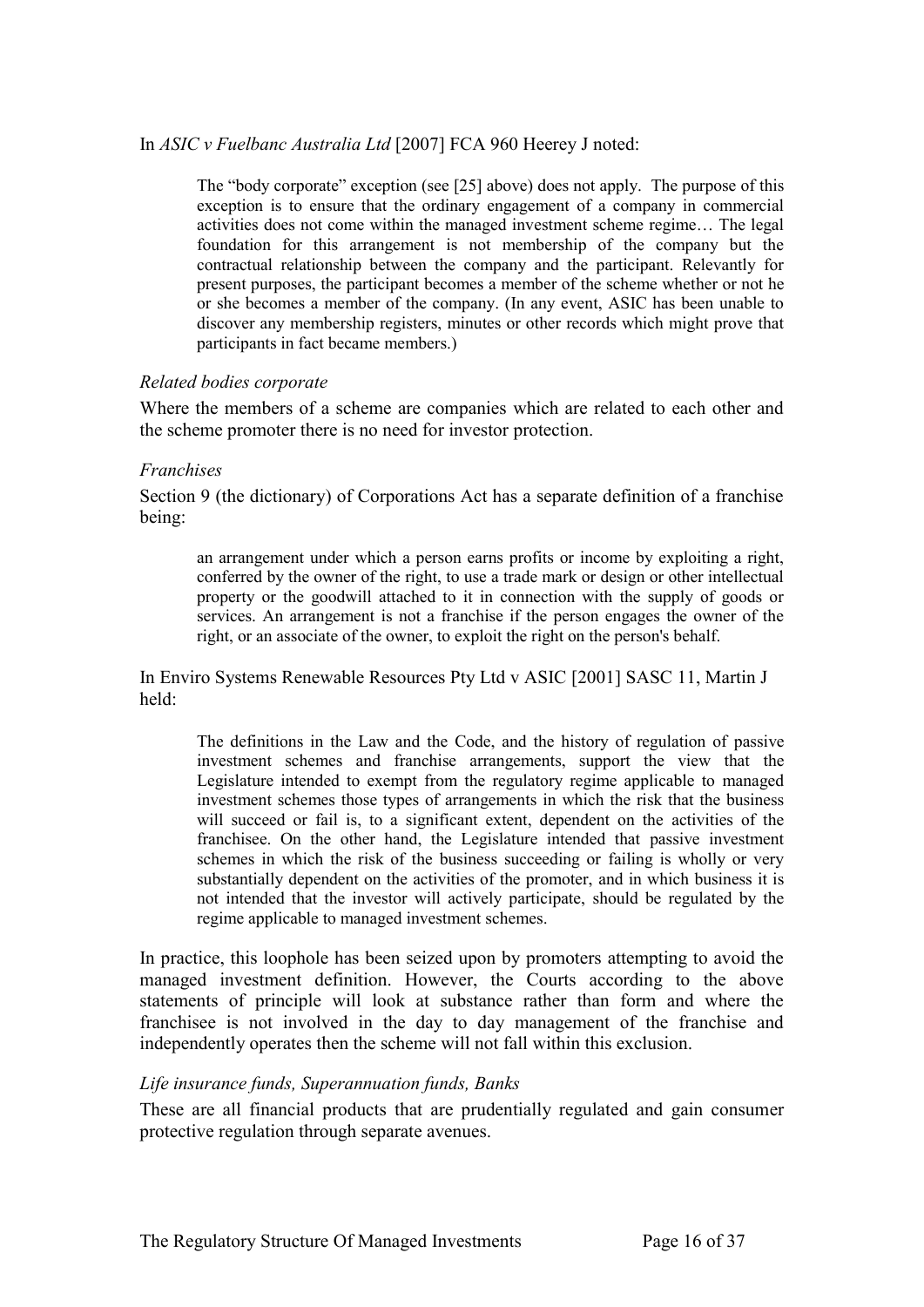### *Debentures*

These are separately regulated by the Corporations Act (Chapter 2L). This exclusion was considered by Barrett J in *ASIC v Karl Suleman Enterprises Pty Ltd* (2003) 21 ACLC 1, 180. In that case, His Honour held that despite the investment being styled as debentures the scheme was nonetheless a managed investment scheme.

#### *Barter*

The managed investment scheme is designed to protect investors. Although land has been considered as constituting "money's worth" presumably the legislature does not deem barter arrangements (where the outcome is not speculative) as requiring investor protections.

#### *Retirement village schemes*

These are regulated by state and territory regulation. In NSW, by the *Retirement Villages Act* (1999).

#### *Schemes declared outside the definition*

There are not currently any regulations that exclude schemes from this definition. There is however provision under section 601QA to grant exemptions from Chapter 5C (the registration requirement).

# <span id="page-16-0"></span>**When is registration required?**

#### <span id="page-16-1"></span>**The general requirement**

The registration requirement is governed by Section 601ED which reads:

# CORPORATIONS ACT 2001 - SECT 601ED

When a managed investment scheme must be registered

- (l) Subject to subsection (2), a managed investment scheme must be registered under section 601EB if:
	- (a) it has more than 20 members; or
	- (b) it was promoted by a person, or an associate of a person, who was, when the scheme was promoted, in the business of promoting managed investment schemes; or
	- (c) a determination under subsection (3) is in force in relation to the scheme and the total number of members of all of the schemes to which the determination relates exceeds 20.
- (2) A managed investment scheme does not have to be registered if all the issues of interests in the scheme that have been made would not have required the giving of a Product Disclosure Statement under Division 2 of Part 7.9 if the scheme had been registered when the issues were made.
- (3) ASIC may, in writing, determine that a number of managed investment schemes are closely related and that each of them has to be registered at any time when the total number of members of all of the schemes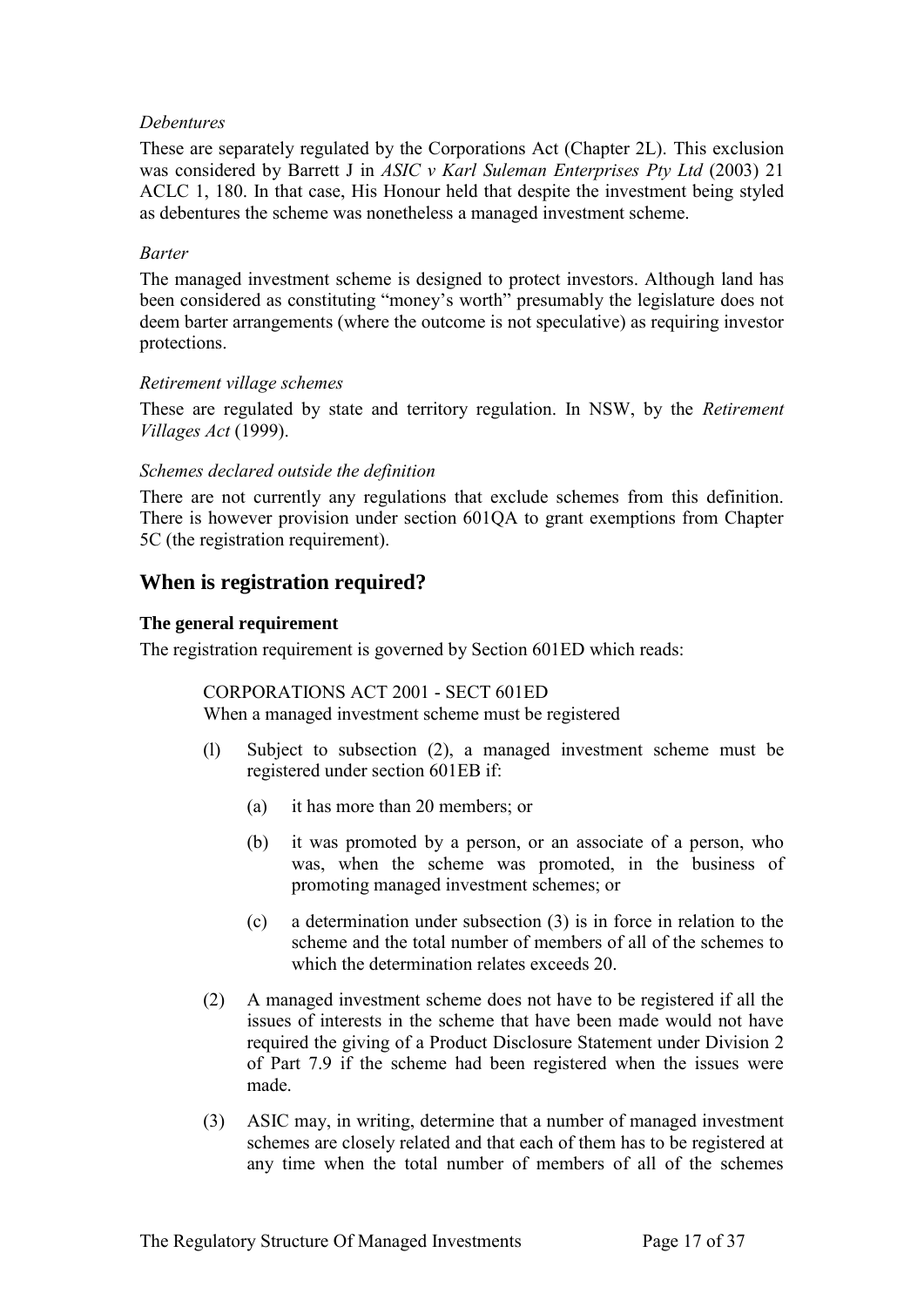exceeds 20. ASIC must give written notice of the determination to the operator of each of the schemes.

- (4) For the purpose of this section, when working out how many members a scheme has:
	- (a) joint holders of an interest in the scheme count as a single member; and
	- (b) an interest in the scheme held on trust for a beneficiary is taken to be held by the beneficiary (rather than the trustee) if:
		- (i) the beneficiary is presently entitled to a share of the trust estate or of the income of the trust estate; or
		- (ii) the beneficiary is, individually or together with other beneficiaries, in a position to control the trustee.
- (5) A person must not operate in this jurisdiction a managed investment scheme that this section requires to be registered under section 601EB unless the scheme is so registered.
- (6) For the purpose of subsection (5), a person is not operating a scheme merely because:
	- (a) they are acting as an agent or employee of another person; or
	- (b) they are taking steps to wind up the scheme or remedy a defect that led to the scheme being deregistered.
- (7) A person who would otherwise contravene subsection (5) because an interest in a scheme is held in trust for 2 or more beneficiaries (see paragraph (4)(b)) does not contravene that subsection if they prove that they did not know, and had no reason to suspect, that the interest was held in that way.

In summary, registration is required when:

- 1. There is a managed investment scheme (as defined in section 9 of the Corporations Act) and
- 2. If the scheme:
	- (a) it has 20 members or
	- (b) is promoted by a person in the business of promoting managed investment schemes or
	- (c) is part of a group of related schemes with more than twenty members.

and

3. A PDS is required under part 7.9 for any issues of interest in the scheme

and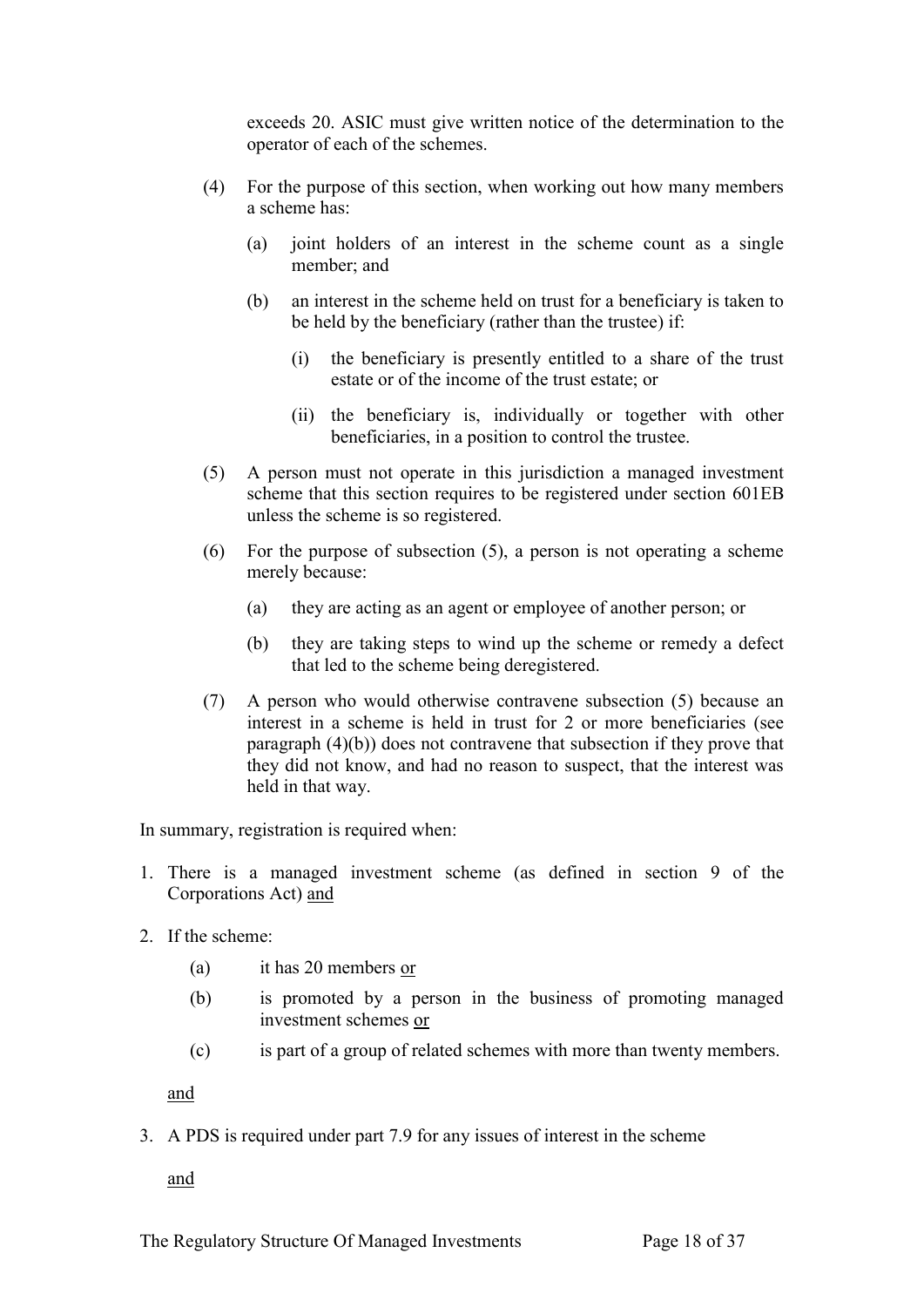4. ASIC has not granted an exemption under section 601QA

Schemes that are required to be registered must be registered before they are offered to investors (see Section 102A of the Corporations Act).

#### <span id="page-18-0"></span>**20 members or more**

Under Section 601ED(1)(a) if the scheme has fewer than 20 members then registration is not required. The rationale for this is probably that no systemic and large scale damage can be done to less than 20 members. This also allows small property developers to go out and raise capital amongst friends and acquaintances. It would allow a would be entrepreneur to quit his job and seek start up funds from friends and relatives for his new plumbing business. These small enterprises would be unable to get off the ground if they were subject to the onerous regulatory requirements of registration. The only difficulty this exception causes is when it is abused as a loophole by professional promoters. That is effectively dealt with by subsections  $(1)(b)$  and  $(c)$ .

If a small property developer or other operator raising funds under this exception chanced to acquire funds from a trust with multiple beneficiaries that took it over the 20 investors the operator would have a defence under s601ED(7) that provides so long as the operator was unaware and had no reason to suspect the operator does not breach the registration requirement.

There is a degree of overlap in this exclusion with the "common enterprise" component of the definition of *managed investment scheme* in section 9 Corporations Act and subsections (b) and (c) of section 601ED(1). To a large extent, the same issue arises. That is, will a party operating with multiple investors on multiple schemes be able to avoid either the definition of managed investment scheme or the registration requirement. There are two competing judicial approaches, the first focuses on the activities of the promoter. In *ASC v Su* (1995) 13 ACLC 770, Olsson J (with whom King CJ and Moher J agreed) held:

It is quite unreal to suggest that there were in fact three separate schemes, simply because there were three separate trusts... The plain fact of the matter was that it was brought into existence for the sole purpose of carrying into effect a single scheme for the marketing of the machines in South Australia.

This is consistent with the judgment of Mason J in *Australian Softwood Forests Pty Ltd v Attorney-General (NSW); Ex Rel Corporate Affairs Commission* [1981] HCA 49; (1981) 148 CLR 121:

The argument is that in order to constitute a "common enterprise" there must be a joint participation in all the elements and activities that constitute the enterprise. I do not agree. An enterprise may be described as common if it consists of two or more closely connected operations on the footing that one part is to be carried out by A and the other by B, each deriving a separate profit from what he does, even though there is no pooling or sharing of receipts of profits. It will be enough that the two operations constituting the enterprise contribute to the overall purpose that unites them. There is then an enterprise common to both participants and, accordingly, a common enterprise.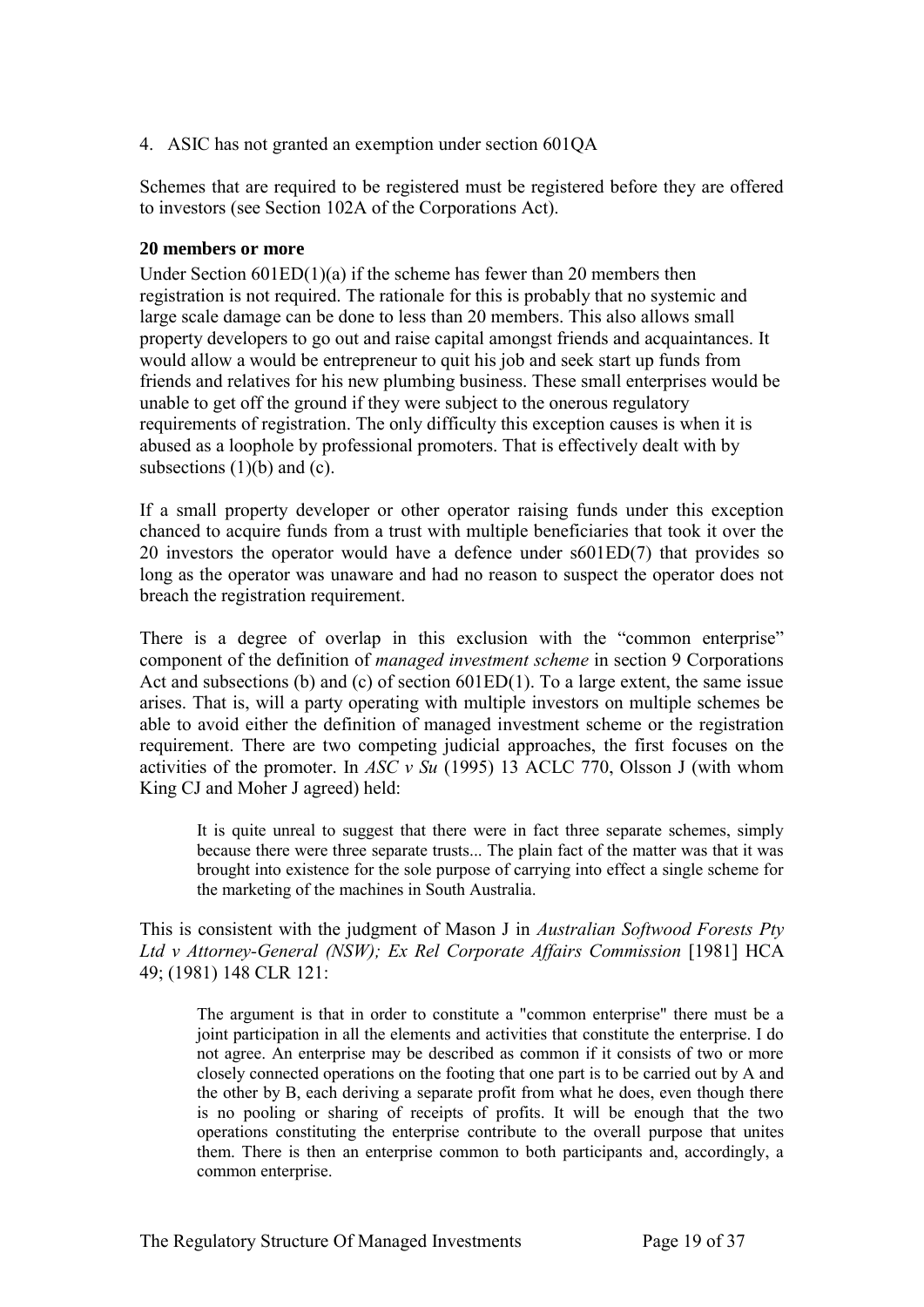The contrasting approach was taken in *Lawloan Mortgages Pty Ltd v Lawloan Mortgages Pty Ltd* (2003) 21 ACLC 289, where Holmes J held;

Within the loan scheme in this case, there were subsets of contributors who invested in individual loans. In the case of each loan, contributions were pooled in the Elliott & Harvey trust account for disbursement as a single payment to borrowers, but there was no broader pooling of funds as between the various loans. The contributions of the investors in each sub−set, once pooled, were used to produce benefits for its members, but were not capable of producing, and were not intended to produce any benefit for the larger set of investors in the applicant's mortgage lending scheme as a whole.

It is significant that, in sub−paragraph (ii), the definite article precedes in each case the nouns ''people'' and ''members''. The sub− paragraph specifies the people, the members holding interests; in other words, the benefits produced by the pooling of funds in a given scheme must be capable of flowing to all, not a sub−set, of the members in the scheme. In the present case, the absence of the pooling of contributions, or their use ''in a common enterprise'', to produce financial benefits for the members holding interests in the applicant's general mortgage lending scheme at large, as opposed to the pooling of contributions in each individual loan for the benefit of the members of that particular loan arrangement, prevents the mortgage lending scheme as a whole from meeting the terms of sub−paragraph (ii) of the definition. It has not, therefore, all of the features necessary to render it a ''managed investment scheme''. The individual loan arrangements, on the other hand, do in each case amount to a scheme possessing the three prescribed features.

His Honour distinguished *ASIC v Knightsbridge Managed Funds Ltd* [2001] WASC 339, in which a number of mortgaged lending arrangements were characterised as a single scheme. In that case the monies to be advanced in all loans were placed into a single cash management account which attracted interest on the total funds, subsequently shared among investors pro rata.

#### <span id="page-19-0"></span>**In the business of promoting**

In *ASIC v Young & Ors* [2003] QSC 029 Muir J consider the meaning of the *promoting* for the purposes of Section 601ED(1)(b) and quoted Bowen J in *Whaley Bridge Calico Printing Co v Green* (1880) 5 QBD 109:

The term 'promoter' is a term not of law, but of business, usefully summing up in a single word a number of business operations familiar to the commercial world by which a company is generally brought into existence. In every case the relief granted must depend on the establishment of such relations between the promoter and the birth, formation, and floating of the company, as render it contrary to good faith that the promoter should derive a secret profit form the promotion. A man who carries about an advertising board in one sense promotes a company, but in order to see whether relief is obtainable by the company what is to be looked to is not a word or name, but the acts and the relations of the parties.

Muir J did not think it relevant that the promoter was not engaged solely in promoting managed investment schemes:

In these circumstances, the respondents were "in the business of promoting managed investment schemes". The fact that the JVP Schemes constituted only a small part of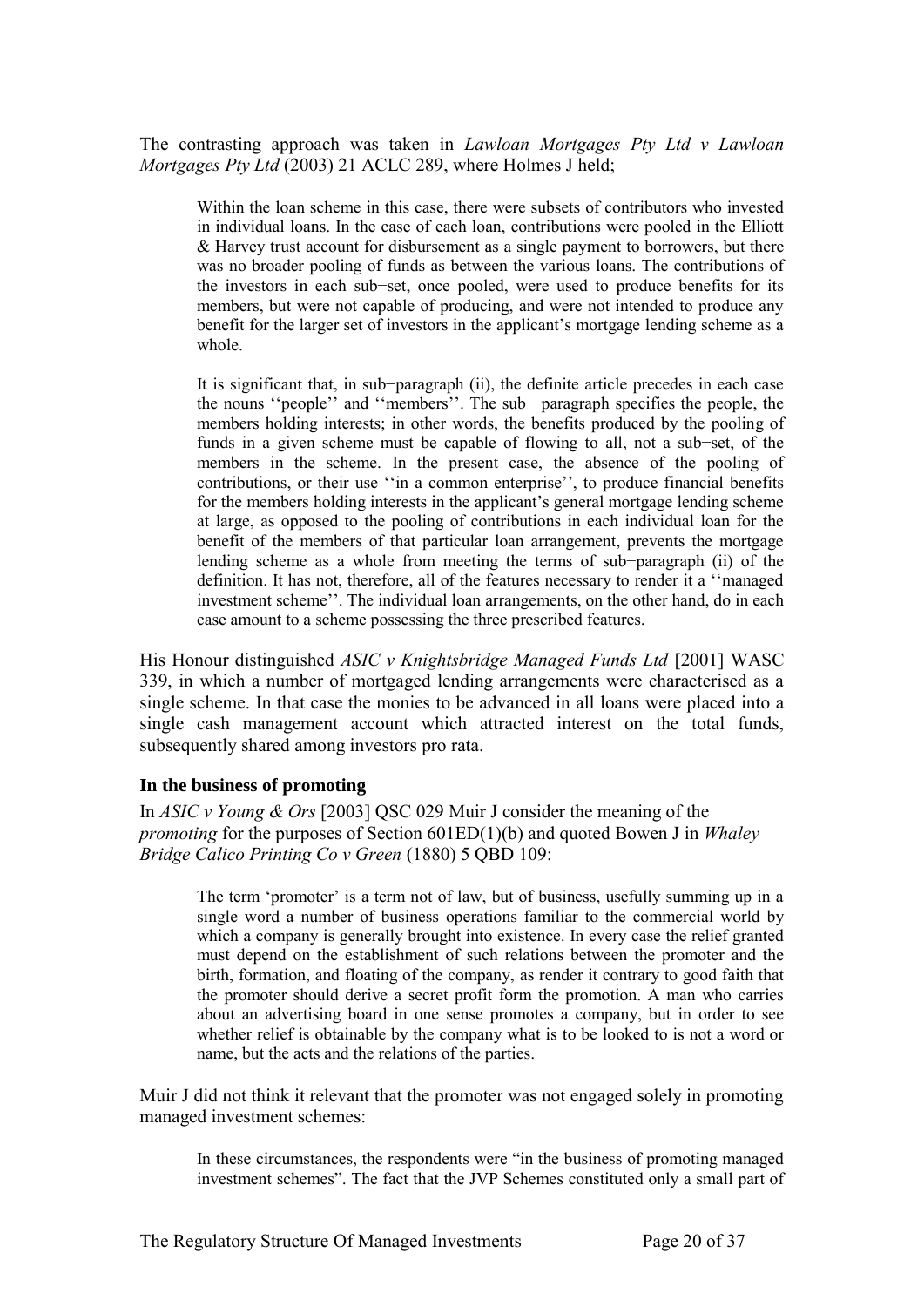the respondents' business activities does not, in my view, prevent their being "in the business of promoting" such schemes. Obviously, a person may carry on or be involved in more than one business at any given time.

In *ASIC v Chase Capital Management Pty Ltd* (2001) 19 ACLC 476 Owen J at 486 held:

If the schemes are looked at in this broad sense, it is clear that they are comprised of more than 20 members. If I am wrong in this conclusion, and the individual investments are separate schemes, I would hold that those who promoted the investments (and assuming for the moment that they are managed investment schemes) were involved in the business of promoting managed investment schemes. I say this because it appears from the newsletters and other publications of the Club and from the description given by Hicks in his affidavits as to the way that the Club operated that the aim was to seek out investment opportunities, offer them to members, elicit subscriptions and manage the investments on behalf of the participating members. All of this was done for profit. For the members the profit was the returns on the investment. For the manager, the profit was the administration fee. In my view, this constitutes a ''business''.

Again the emphasis is to avoid onerous impositions on those engaging in small one-off projects and protect consumer investors from systemic and large scale financial disasters.

#### <span id="page-20-0"></span>**Related schemes that exceed 20 members**

Section 601ED(1)(c) provides that where ASIC has made a determination that schemes are related then for the purposes of calculating for 20 members the various schemes are considered as one. This is an anti-avoidance provision which would, for example, capture a situation where the promotion of related schemes was carried out by a husband and wife, brother and cousin to avoid the promoter provision.

In policy statement 136 ASIC notes:

We will make a determination that schemes are closely related under  $s601ED(3)$ when it appears to us that any of the following circumstances apply.

- a) The schemes are promoted by different persons but the circumstances and the similar nature of the schemes indicate that the promoters are likely to be associated.
- b) The businesses or activities of the schemes are similar, the schemes form part of a systematic promotion and there is doubt about whether the schemes fit within  $s601ED(1)(a)$  or (b). This doubt may arise because:
	- (i) the interests being offered relate to separate pools or common enterprises and might not all be part of one scheme; or
	- (ii) the schemes might not have been promoted as a business because the necessary regularity may be absent.
- c) The schemes are:
	- (i) so similar that the one prospectus might reasonably relate to offers of interests in the schemes; and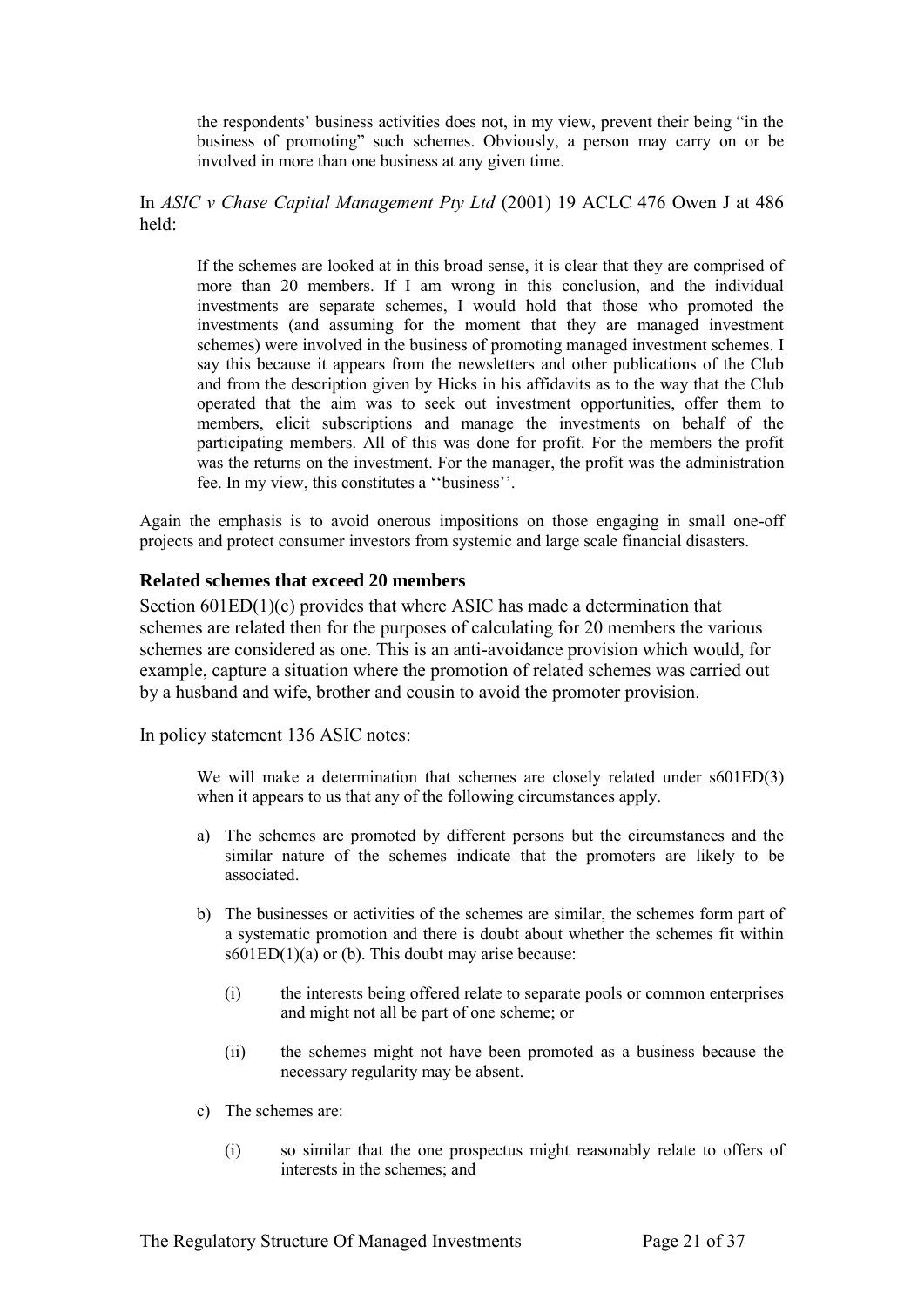(ii) structured as separate schemes because it means that the offers are "excluded offers" because no more than 20 offers will be made in 12 months for each scheme.

Section 601ED(3) is an anti avoidance mechanism to prevent promoters avoiding the registration requirement by structuring their offerings as separate schemes each having less than 20 members but which in aggregate have more than 20 members. It also provides a way for us to prevent promoters from relying inappropriately on the 20 offers in 12 months exclusion by calculating the 20 offers separately for each separate but related scheme.

#### <span id="page-21-0"></span>**If no product disclosure statement required**

Section 601ED(2) provides that if the scheme would otherwise be required to be registered under Section 601ED(1) but if it is not required to issue a Product Disclosure Statement under Part 7.9. A Product Disclosure Statement is not required in the following circumstances;

#### *The small offer exception*

Under section 1021E where the number of members does not exceed 20 or the operator does not raise more than \$2 million in a 12 month period. This rule creates an interesting loophole in that taken literally Section 601ED(3) 601ED(3)

#### *Issues to non-retail clients*

If the offer is made to a non-retail investor there is no need to issue Product Disclosure Statement. See sections 761G (large businesses, professional investors offerings >\$500,000) and 761GA (sophisticated investors).

## <span id="page-21-1"></span>**Exemptions from the registration requirement**

Section 601QA empowers ASIC to exempt by declaration Managed Investment Schemes that would otherwise be required to be registered by Section 601ED. This is done through Class orders. There are currently 25 current exemptions ranging from school enrolment deposits to ostrich farms. ASIC also issues Regulatory Guides that set out its policy on granting exceptions in certain circumstances, for example Regulatory Guide 178: Foreign collective investment schemes.

#### <span id="page-21-2"></span>**The registration process**

The registration process is governed by Part 5C.1of the Corporations Act and 5C.1.01 of the regulations. Section 601EA requires that the application must include:

- (a) the name, and the address of the registered office, of the proposed responsible entity which must be a public company that holds an Australian financial services licence authorising it to operate a managed investment scheme (s601FA),
- (b) the name and address of a person who has consented to be the auditor of the compliance plan,
- (c) a copy of the scheme's constitution (which complies with sections 601GA and 601GB),
- (d) a copy of the scheme's compliance plan (which complies with section 601HA),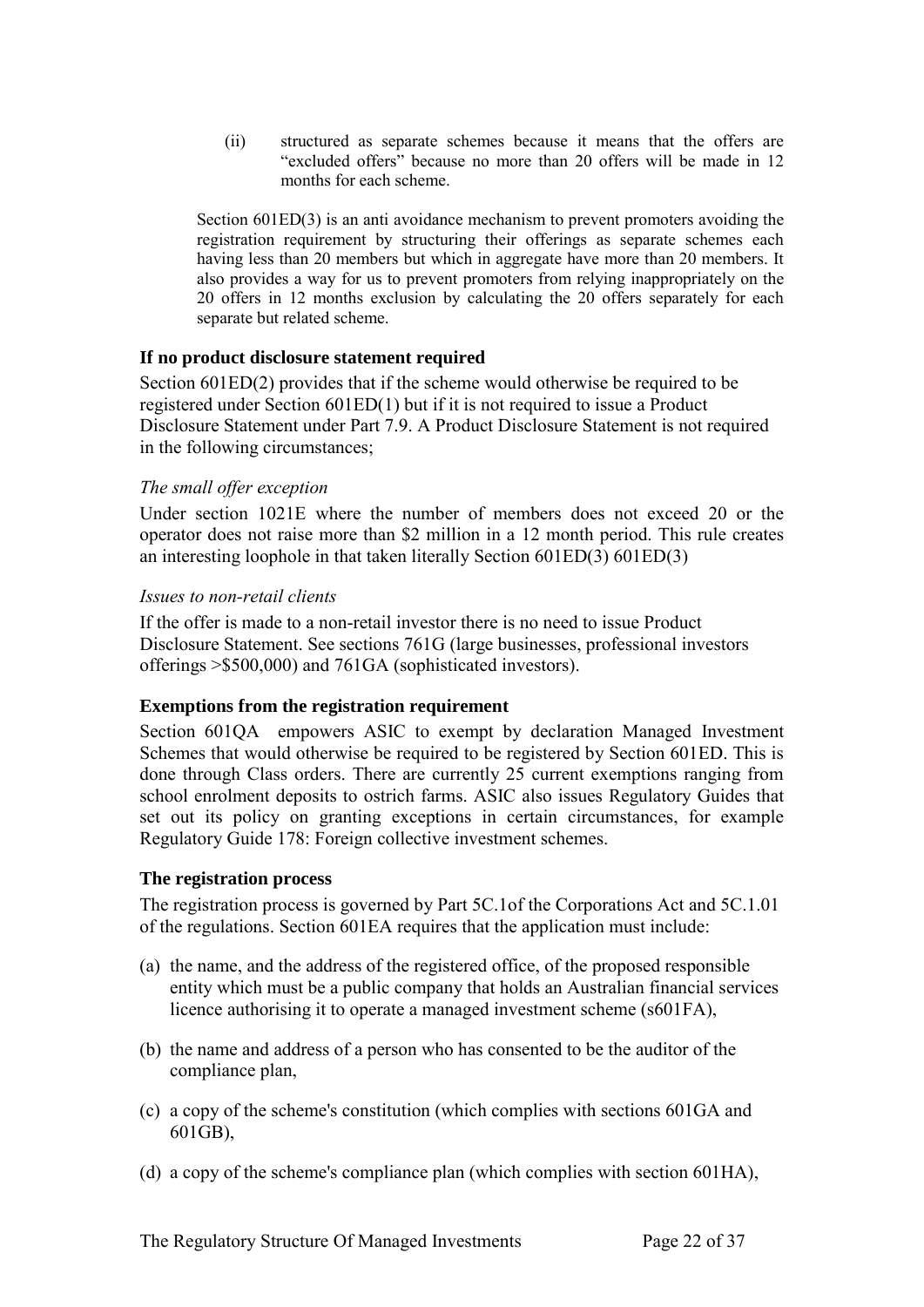(e) a statement by the directors of the responsible entity to the effect that the scheme constitution and compliance plan are compliant.

5C.1.01 requires the scheme to have a unique name (not one which is identical to any existing registered scheme or any scheme for which an application is being currently considered).

ASICs approach to considering application is set out in various Regulatory Guides (previously variously known as policy statements, practice notes, guides or guidelines, information releases, frequently asked questions). These include general guides, for example:

RG 105 - Licensing: Organisational competence

- RG 132 Managed Investments: Compliance plans
- RG 133 Managed investments: Scheme property arrangements
- RG 134 Managed Investments: Constitutions
- RG 166 Licensing: Financial requirements

And industry specific guides, for example:

RG 118 - Commentary on compliance plans: Contributory mortgage schemes

RG 119 - Commentary on compliance plans: Pooled mortgage schemes

RG 144 - Mortgage investment schemes

Section 601EB obliges ASIC to register the scheme within 14 days of lodgement of the application, unless it appears to ASIC that:

- (a) the application does not comply with section 601EA; or
- (b) the proposed responsible entity does not meet the requirements of section 601FA; or
- (c) the scheme's constitution does not meet the requirements of sections 601GA and 601GB; or
- (d) the scheme's compliance plan does not meet the requirements of section 601HA; or
- (e) the copy of the compliance plan lodged with the application is not signed as required by section 601HC; or
- (f) arrangements are not in place that will satisfy the requirements of section 601HG in relation to audit of compliance with the plan.

#### <span id="page-22-0"></span>**The effect of registration**

In *Mier & Jonsson v F N Management* [2005] QCA 408 Keane JA noted:

Apart from registration itself, there is little to differentiate between registered and unregistered managed investment schemes. Whereas a company only comes into existence upon registration, a managed investment scheme can exist independently of registration, with registration only being necessary if the scheme meets certain other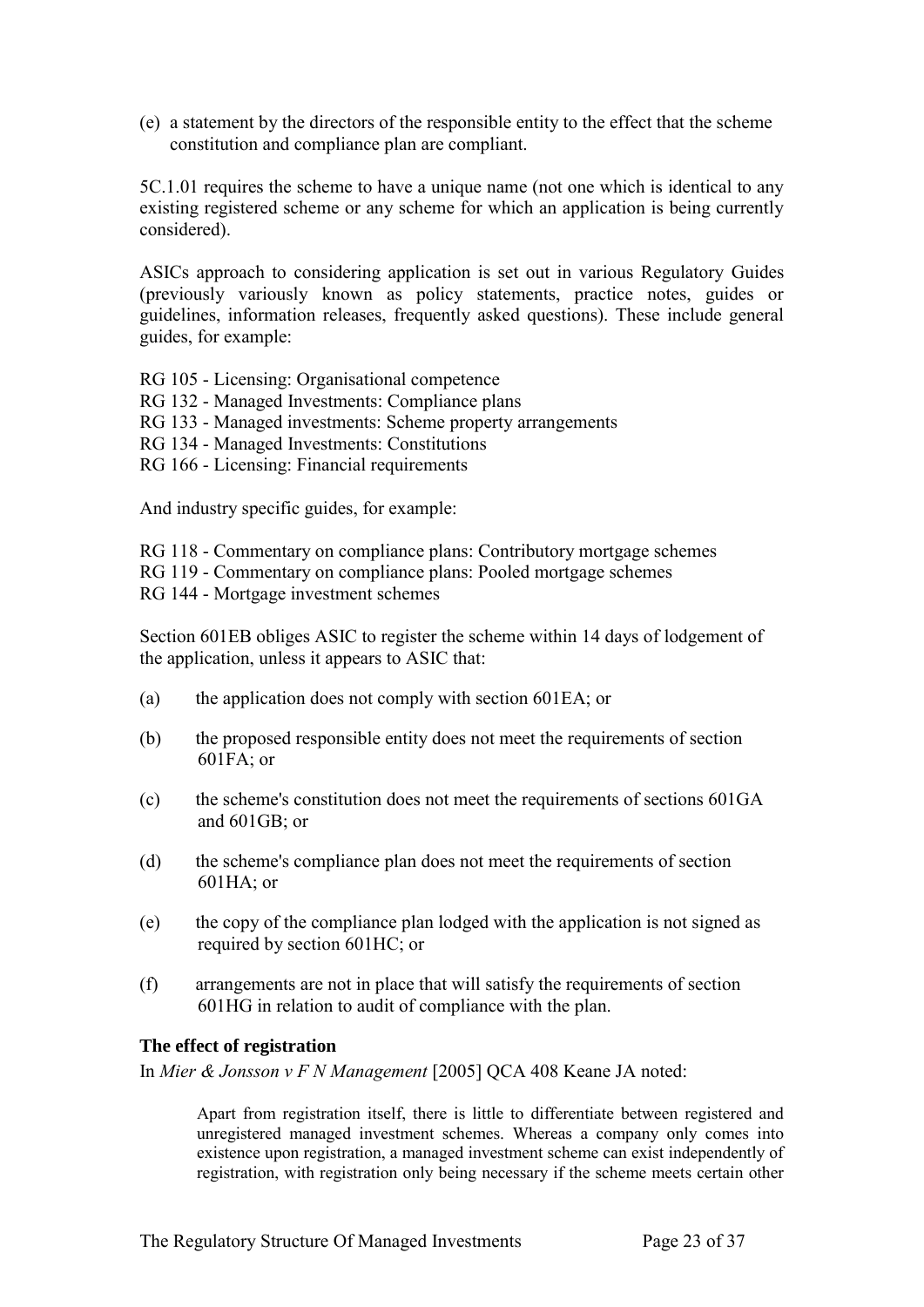criteria. Registration is therefore only an incident, rather than the necessary source, of the existence of a scheme. Unlike a company, a scheme does not cease to exist if it is deregistered. The result is that a scheme remains a scheme whether or not it is registered so long as it meets the definition of "managed investment scheme" contained in s 9 of the Act. This suggests that the definition of "scheme property" for a registered scheme must serve as a guide to what should be considered to be the property of an unregistered scheme.

#### <span id="page-23-0"></span>**Failure to register**

Section 601ED(5) provides:

A person must not operate in this jurisdiction a managed investment scheme that this section requires to be registered under section 601EB unless the scheme is so registered.

#### *The scheme will be wound up*

Section 601EE provides:

Unregistered schemes may be wound up

- (1) If a person operates a managed investment scheme in contravention of subsection 601ED(5), the following may apply to the Court to have the scheme wound up:
	- (a) ASIC;
	- (b) the person operating the scheme;
	- (c) a member of the scheme.
- (2) The Court may make any orders it considers appropriate for the winding up of the scheme.

This will often also result in the operator of the unlicensed scheme being wound up particularly if the funds of the scheme have not been kept separate. In *ASIC v A.B.C. Fund Managers Ltd (No 2)* [ 2001] VSC 383 Warren J held:

Ultimately, the question is asked: how is a winding up of the 22 trusts to occur without a liquidator appointed to the companies which controlled the trusts? There are no separate records for the trusts. The Court can have no confidence that they and the former trustees and managers of the trusts will cooperate in the winding up of the trusts. In my view, the public interest in winding up the defendants far outweighs any allegation of potential prejudice to third parties. In any event, the existence and interests of those parties has not been satisfactorily proved…

Further, …the … defendants should be wound up under s 601EE(2) … Furthermore, by continuing to operate the schemes, the defendants would continue to breach s 601ED(5). In light of the evidence of a substantial number of intercompany transactions which are undocumented, I consider the defendants cannot deal with this issue without the appointment of a liquidator.

I am satisfied that the appointment of a liquidator will give control of the assets and undertakings of the companies and their books and records to the liquidator. The powers available to a liquidator to control the assets and books and records of the companies and to obtain evidence will aid and facilitate further investigations. The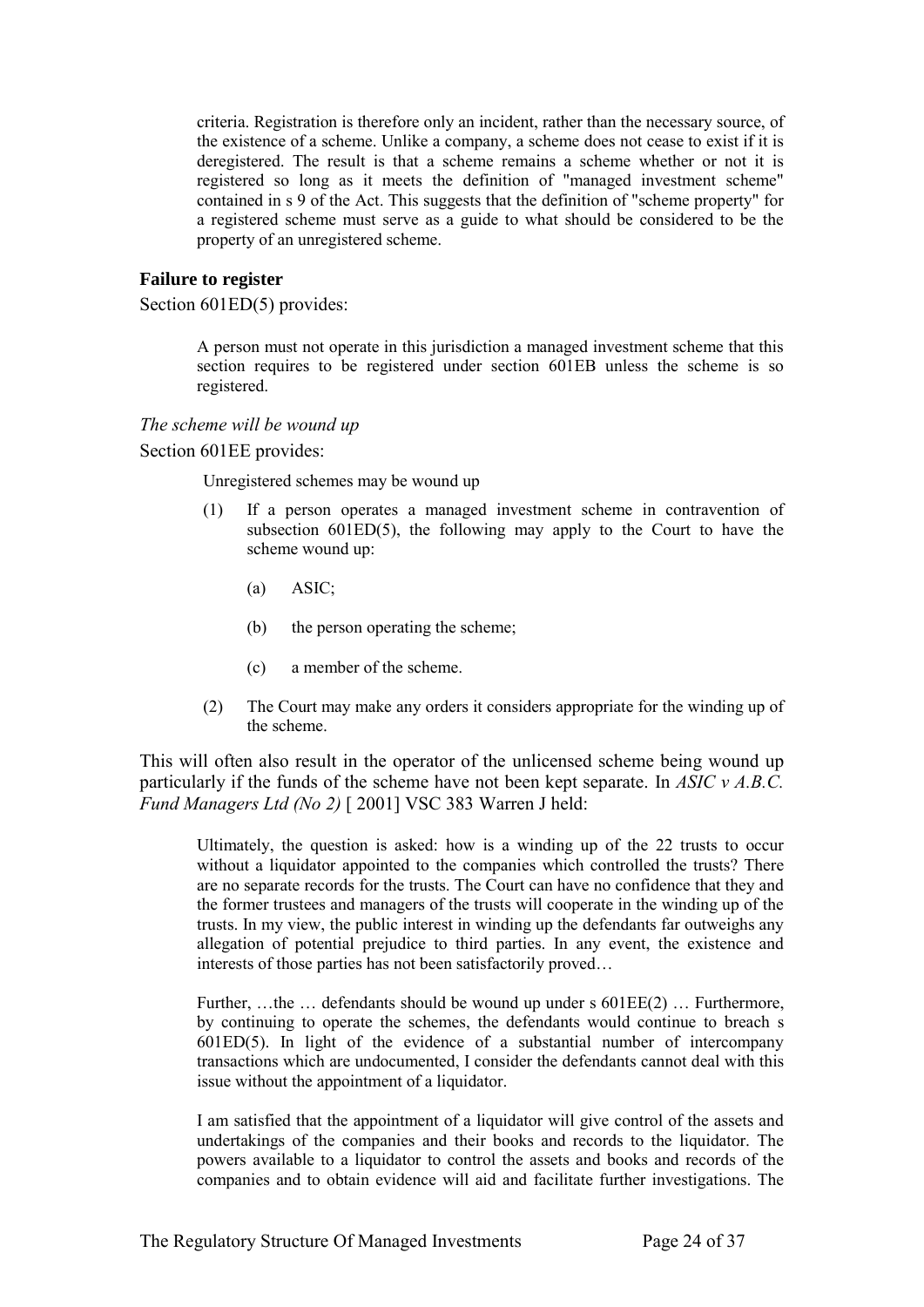appointment of a liquidator is in the public interest. It outweighs any prejudice to the shareholders which could arise from appointment of the liquidator. In any event, the extent of that prejudice and the objections of the owners/shareholders of the group have not been established…

The round robin transactions give rise to serious concerns about the propriety of the director and secretary of the trustees and managers of the schemes, Wharton and Gillies. For this reason alone I consider it is inappropriate that they not be left to deal with investors when winding up the schemes.

Depending on the circumstances (whether there is a company structure or simply scheme property) a receiver or liquidator will be appointed. It is even possible for the Court to order the existing operators of the scheme to wind it up. In *Lawloan Mortgages Pty Ltd v Lawloan Mortgages Pty Ltd* (2003) 21 ACLC 289 which involved a solicitors mortgage scheme the Court ordered the solicitors to continue the winding up (which had been occurring under a class order relief but was then out of time) to continue under the supervision of two independent chartered accountants. Holmes J holding at para 135:

I do not think ASIC's argument that there should be a regime of general application for winding up of such schemes involving the appointment of an independent liquidator is compelling. The better approach in my view is a flexible one with a view to the best outcome. And, while there is undoubtedly a public interest in investor protection, that may better be achieved by using the sanction in s 601ED(5) against contravention, rather than penalising the investors in these schemes by imposing on them a form of winding up which the majority do not want and which is likely to produce a less satisfactory outcome.

However the wishes of the investors is not compelling, even when there are no creditors. In *Bells Securities Pty Ltd v LPG Mourant* [2002] QSC 156. Wilson J went against the wishes of the investors (even though there no creditors to be considered). His Honour considered the relevant factors to be:

- a) the conduct of the mortgage lending business including the circumstances of the four remaining loans;
- b) the potential that the applicant, the operator of the scheme, may face a conflict of interests, strictly a conflict of duty and interest, in winding up its own scheme;
- c) the interests and wishes of contributories;
- d) the comparative costs of the applicant's proposal and those of a winding up by independent liquidators;
- e) the public interest in the integrity of the system of investor protection for which the Corporations Act stands. (See *ASIC v. Chase Capital Management Pty Ltd* [2001] WASC 27; (2001) 36 ACSR 778 at 795 per Justice Owen.)

His Honour noted in reaching his conclusion on these factors:

The expressed wishes of the contributories are a significant factor in the exercise of the discretion to do what is appropriate for the winding up of the scheme. So, too, is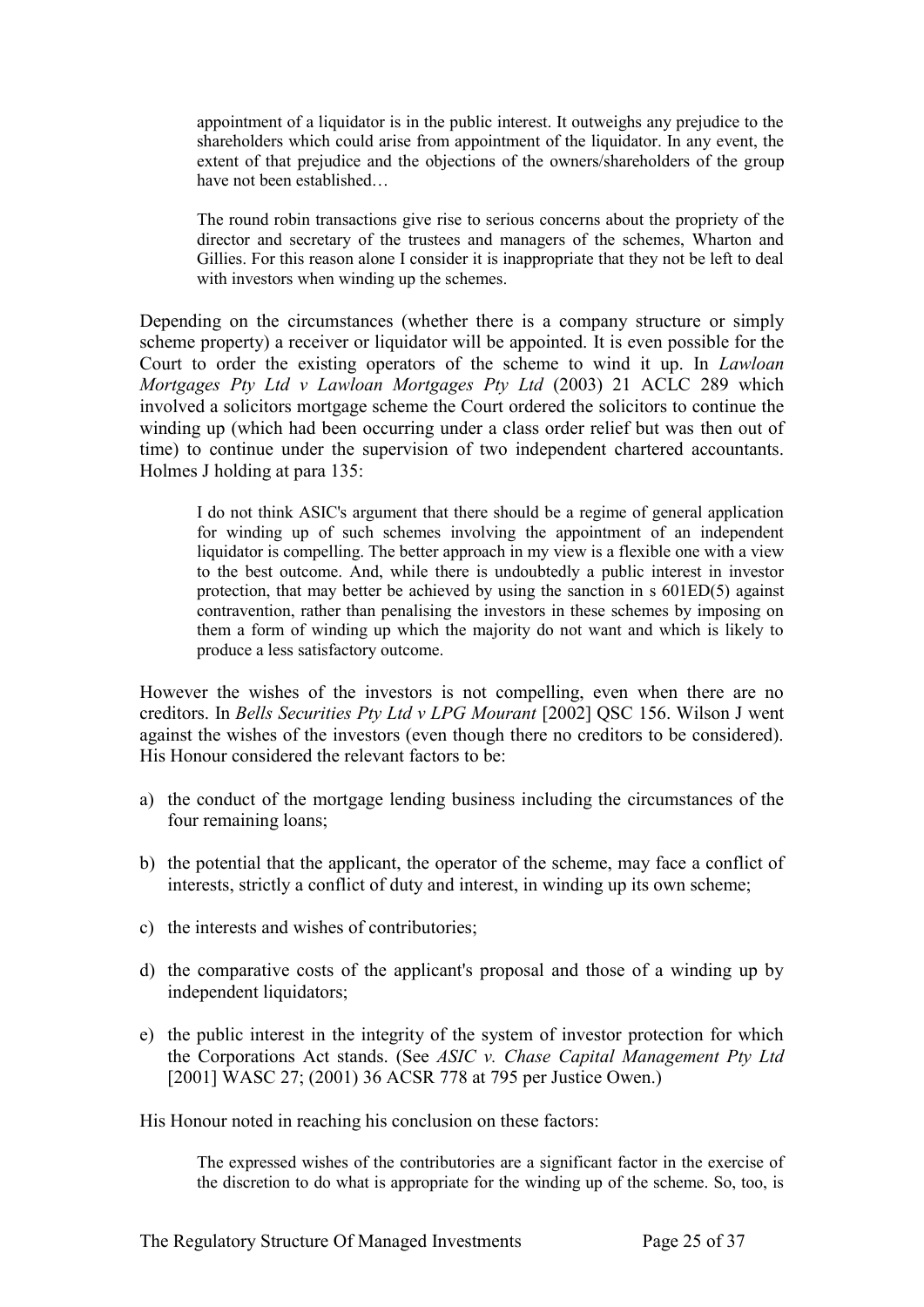the very real possibility that the applicant's proposal would be less expensive than the appointment of independent liquidators. However, there is a significant public interest in ensuring the transparency of the winding up process and the safeguarding of the rights of the contributories. There is good reason to be concerned that the contributories may not be fully apprised of all the circumstances surrounding the making and management of the four loans in question, and that if the applicant's proposal were approved in response to their understandable concern to contain costs they might never appreciate the full extent of their rights.

#### *The investors may avoid the contract*

Section 601MB provides:

- (1) If:
	- (a) a managed investment scheme is being operated in contravention of subsection 601ED(5) and a person (the offeror ) offers an interest in the scheme for subscription, or issues an invitation to subscribe for an interest in the scheme;

a contract entered into by a person (other than the offeror) to subscribe for the interest as a result of the person accepting the offer, or of the acceptance of an offer made by the person in response to the invitation, is voidable at the option of that person by notice in writing to the offeror.

This section operates only to the advantage of the investor because the subscription is only *voidable*. However the right contained in s601MB(1) is not absolute, the operator can within 21 days approach the court, under s601MB(4), for an order that a notice under  $s601MB(1)$  be set aside and the court may make that order if it is satisfied that, in all the circumstances, it is just and equitable.

#### *The investors or ASIC may seek orders under s1325*

As well as s601MB(1) and investor (or ASIC) may also seek orders under s1325 which provides the Court with a much more flexible range of remedies including the power to declare contracts void *ab initio*, damages and injunctions etc.

#### *The investors may avoid the contract*

Section 601ED5 provides:

A person must not operate in this jurisdiction a managed investment scheme that this section requires to be registered under section 601EB unless the scheme is so registered.

Under section 1311 and schedule 3 item 163 contravention attracts 200 penalty units or imprisonment for 5 years, or both. Under s1312 for a body corporate the penalty can be 5 times greater (1000 penalty units).

#### *Contract not illegal*

The consequences that flow from illegal contracts do not apply in the case of unregistered managed investment schemes in *Karl Suleman Enterprizes Pty Ltd v Babanour* [2004] NSWCA 214 Beazley JA (with whom Spigleman CJ and Santow JA agreed) noted: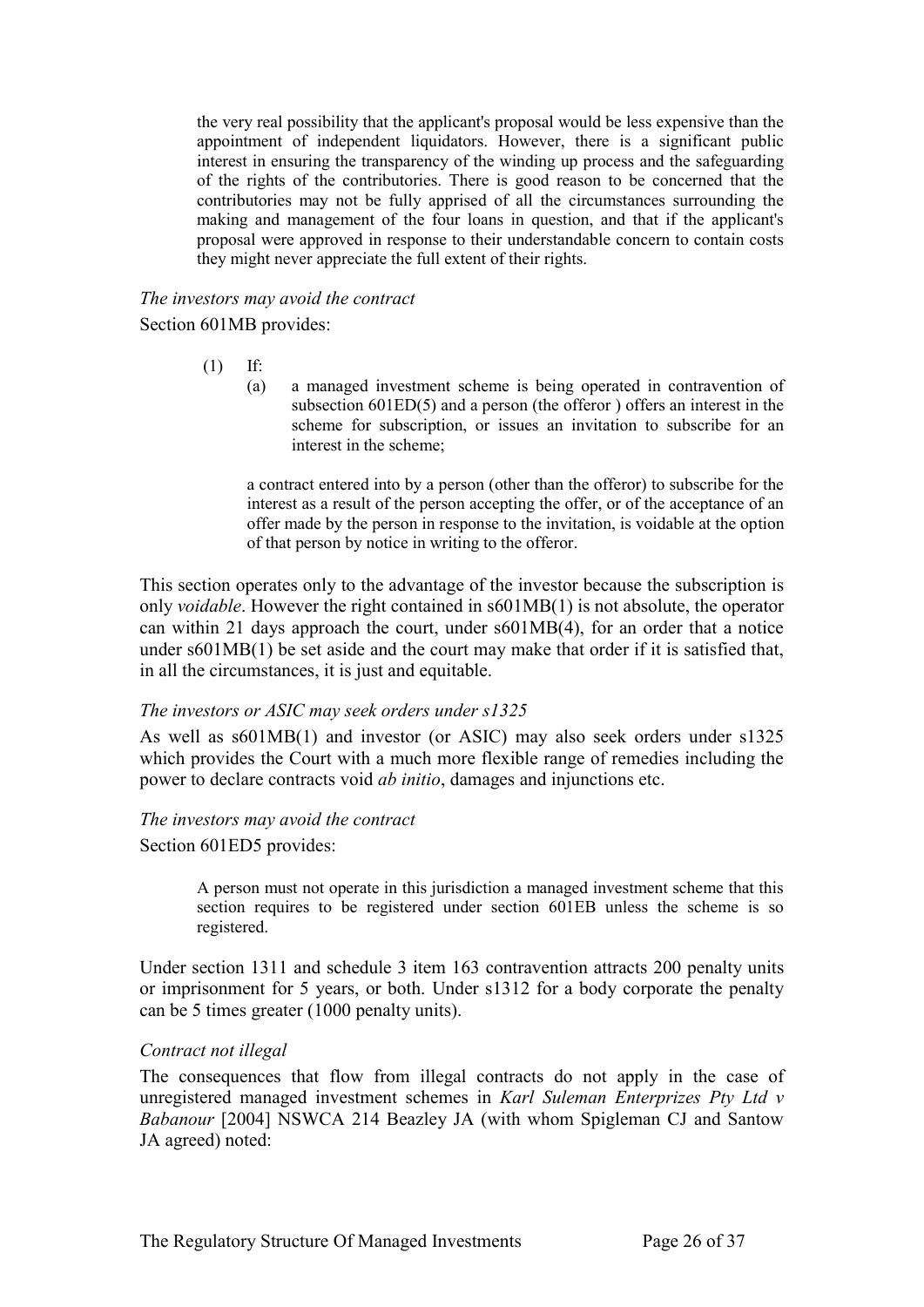The registration requirement for the operation of a Managed Investment scheme is for the protection of investors. The legislation does not expressly make an unregistered scheme unlawful. Rather it impugns the conduct of the entity responsible for registration by imposing a penal sanction for a contravention of the registration provisions. The members of an unregistered scheme are protected by the provisions whereby the scheme may be compulsorily wound up. There is nothing, therefore, in the scheme of the legislation whereby an implication of an illegality would arise, nor is there anything that points to a legislative intention that contracts entered into as part of an unregistered scheme are illegal.

# <span id="page-26-0"></span>**Responsible Entities**

#### <span id="page-26-1"></span>**The role of the responsible entity**

The responsible entity of a registered scheme is to operate the scheme and perform the functions conferred on it by the scheme's constitution and the Corporations Act: s 601FB(1)

Responsible entity to operate scheme

- (1) The responsible entity of a registered scheme is to operate the scheme and perform the functions conferred on it by the scheme's constitution and this Act.
- (2) The responsible entity has power to appoint an agent, or otherwise engage a person, to do anything that it is authorised to do in connection with the scheme. For the purpose of determining whether:
	- (a) there is a liability to the members; or
	- (b) the responsible entity has properly performed its duties for the purposes of subsection 601GA(2);

the responsible entity is taken to have done (or failed to do) anything that the agent or person has done (or failed to do) because of the appointment or engagement, even if they were acting fraudulently or outside the scope of their authority or engagement.<sup>2</sup>

## <span id="page-26-2"></span>**Preconditions to being a responsible entity**

The responsible entity of a registered scheme must be a public company that holds an Australian financial services licence authorising it to operate a managed investment scheme: s 601FA.

Responsible entity to be public company and hold Australian financial services licence.

The responsible entity of a registered scheme must be a public company that holds an Australian financial services licence authorising it to operate a managed investment scheme.

<sup>-</sup> $2A$  scheme's constitution may provide for the responsible entity to be indemnified for liabilities-see subsection 601GA(2).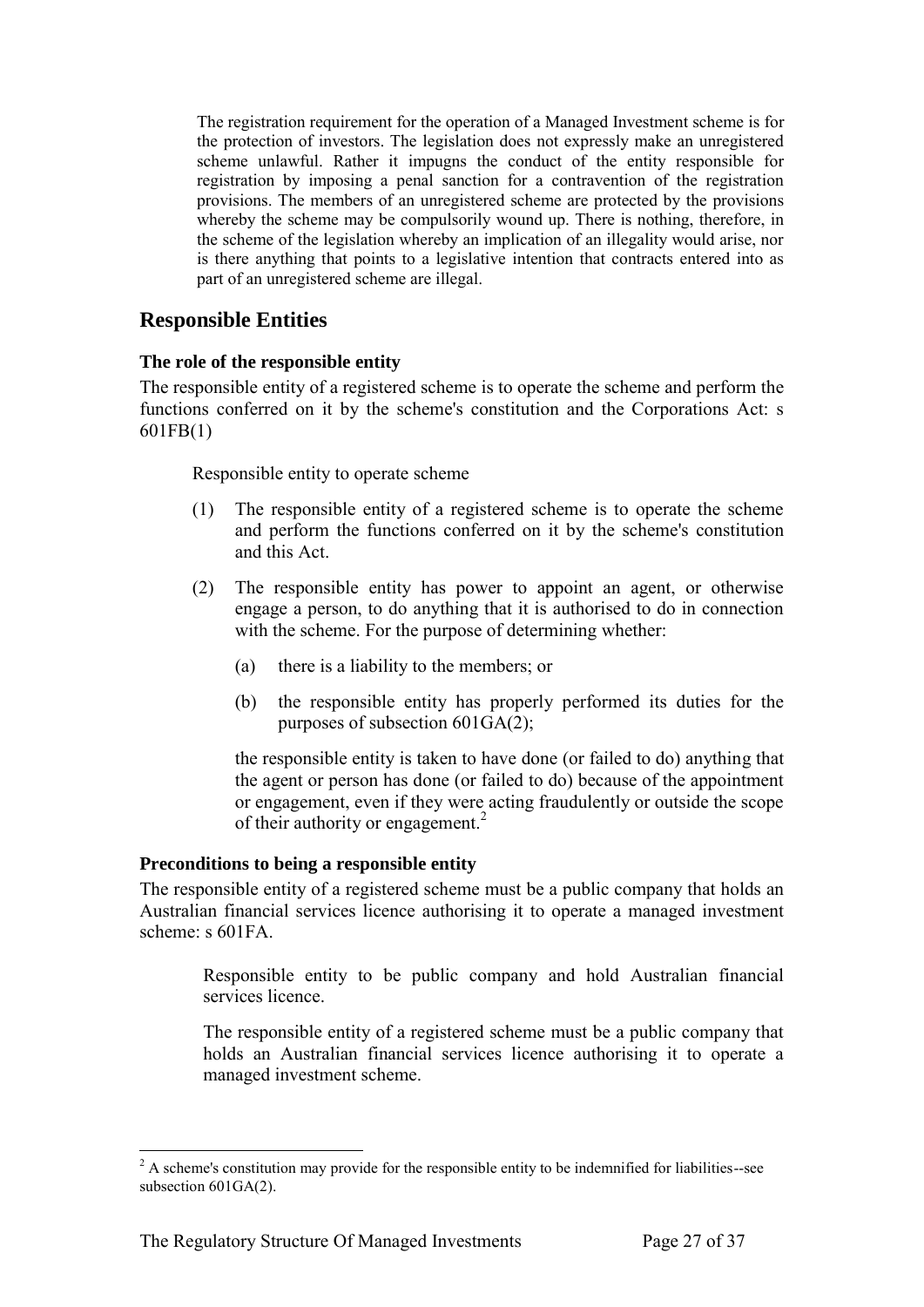#### <span id="page-27-0"></span>**Duties of the responsible entity**

Section 601FC sets out the duties of a responsible entity operating a register scheme. These are not comprehensive and there are additional general law duties, contractual duties (dependant on the contents of the constitution and product disclosure statements). There are also duties that arise pursuant to the holding of the Australian Financial Services Licence (ASFL). This includes the duty to maintain financial records and undertake financial reporting contained in Chapter 2M of the Corporations Act and the duty to undertake continuous disclosure (in Chapter 6CA of the Corporations Act).

#### **CORPORATIONS ACT 2001 - SECT 601FC**

Duties of responsible entity

- (1) In exercising its powers and carrying out its duties, the responsible entity of a registered scheme must:
	- (a) act honestly; and
	- (b) exercise the degree of care and diligence that a reasonable person would exercise if they were in the responsible entity's position; and
	- (c) act in the best interests of the members and, if there is a conflict between the members' interests and its own interests, give priority to the members' interests; and
	- (d) treat the members who hold interests of the same class equally and members who hold interests of different classes fairly; and
	- (e) not make use of information acquired through being the responsible entity in order to:
		- (i) gain an improper advantage for itself or another person; or
		- (ii) cause detriment to the members of the scheme; and
	- (f) ensure that the scheme's constitution meets the requirements of sections 601GA and 601GB; and
	- (g) ensure that the scheme's compliance plan meets the requirements of section 601HA; and
	- (h) comply with the scheme's compliance plan; and
	- (i) ensure that scheme property is:
		- (i) clearly identified as scheme property; and
		- (ii) held separately from property of the responsible entity and property of any other scheme; and
	- (j) ensure that the scheme property is valued at regular intervals appropriate to the nature of the property; and
	- (k) ensure that all payments out of the scheme property are made in accordance with the scheme's constitution and this Act; and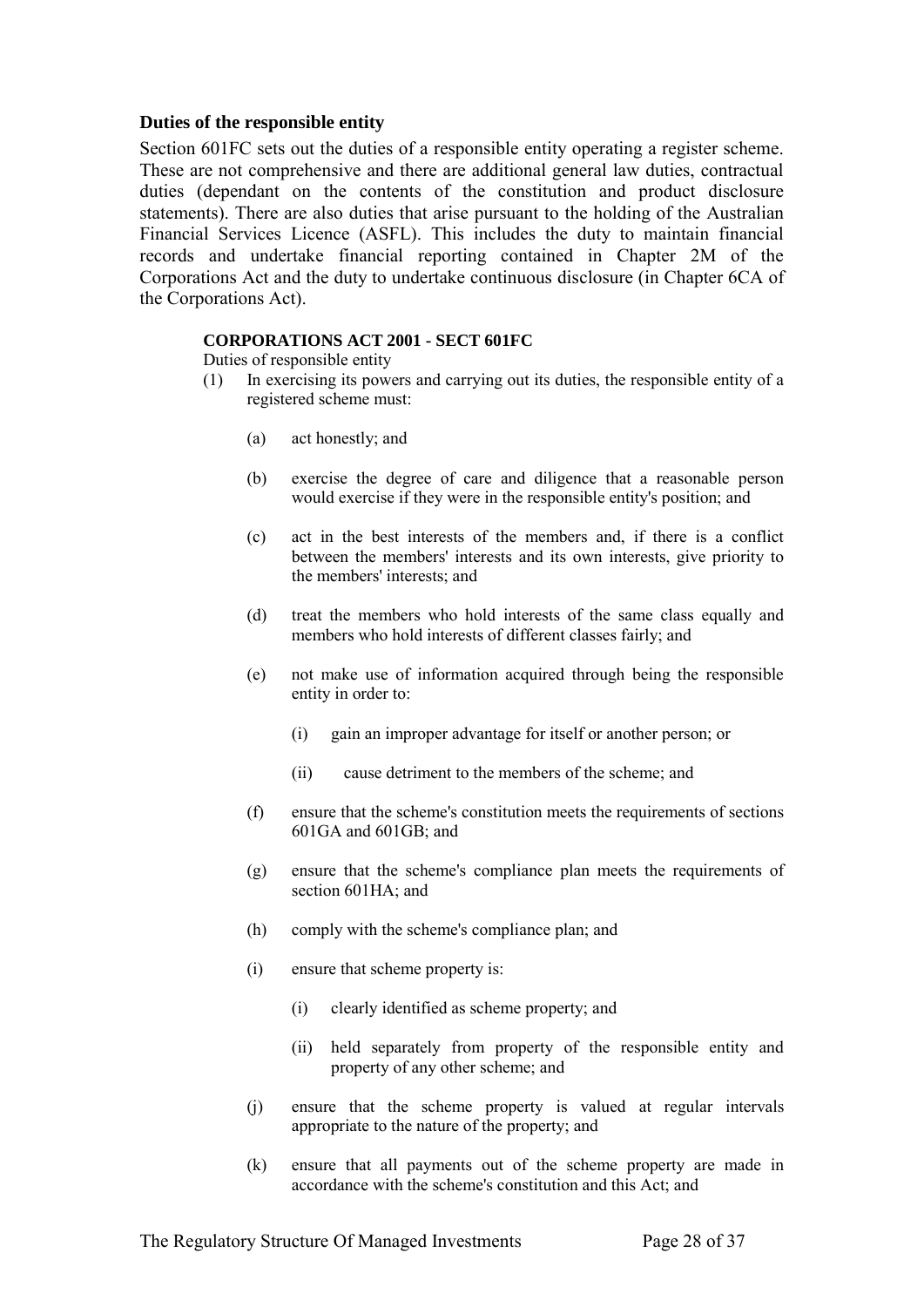- (l) report to ASIC any breach of this Act that:
	- (i) relates to the scheme; and
	- (ii) has had, or is likely to have, a materially adverse effect on the interests of members;

as soon as practicable after it becomes aware of the breach; and

- (m) carry out or comply with any other duty, not inconsistent with this Act, that is conferred on the responsible entity by the scheme's constitution.
- (2) The responsible entity holds scheme property on trust for scheme members.<sup>3</sup>
- (3) A duty of the responsible entity under subsection (1) or (2) overrides any conflicting duty an officer or employee of the responsible entity has under Part 2D.1.
- (5) A responsible entity who contravenes subsection (1), and any person who is involved in a responsible entity's contravention of that subsection, contravenes this subsection.<sup>4</sup>
- (6) A person must not intentionally or recklessly be involved in a responsible entity's contravention of subsection (1).

There are also duties to keep a register of members (section 169), notify ASIC of a change to the constitution (section 601GC), notify ASIC of a change to the compliance plan (section 601HE).

#### *Duty to appoint auditor*

Under s 601HG the responsible entity of a registered scheme must ensure that at all times an auditor is engaged to audit compliance with the scheme's compliance plan.

#### *Duty to keep accounts*

The financial reporting and financial audit requirements of Chapter 2M of the Corporations Act apply to registered schemes pursuant to s167A(1)(b).

#### <span id="page-28-0"></span>**Licensing**

-

#### *The requirement for a license*

A combination of section 764A, 766C and section 911A of the Corporations Act requires that a responsible entity operating a registered scheme must hold a Financial Services License. The licensing requirement gives ASIC a range of powers including the ability to set conditions of the license or to refuse to issue a license to persons or classes of persons. These requirements are echoed in section 601FA (see above).

 $3$  Under subsection 601FB(2), the responsible entity may appoint an agent to hold scheme property separately from other property.

<sup>&</sup>lt;sup>4</sup> Note 1: Section 79 defines involved. Note 2: Subsection (5) is a civil penalty provision (see section 1317E).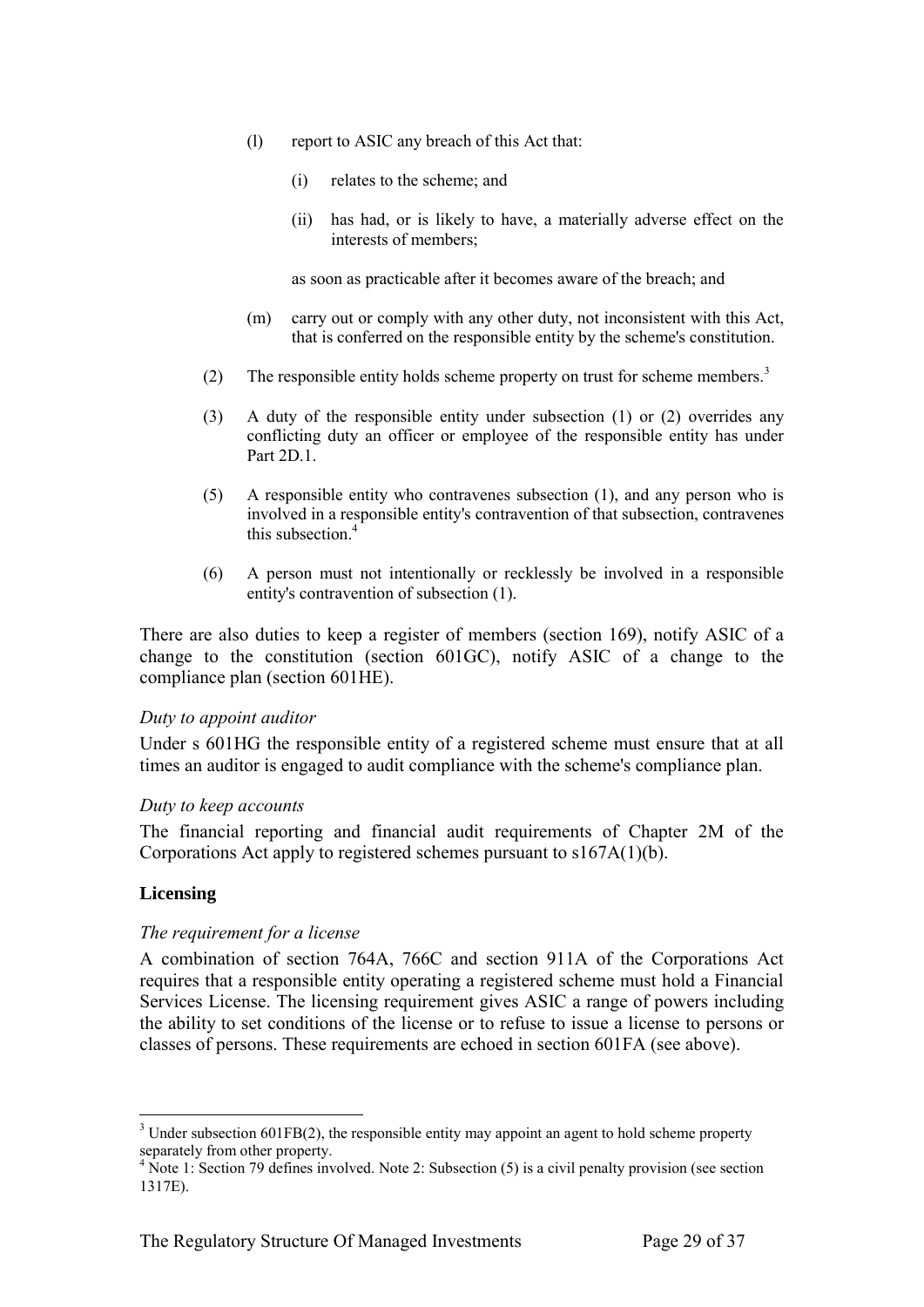#### *License Conditions*

As part of the financial requirements of issuing a license to a responsible entity the responsible entity must maintain net tangible assets (NTA) of 0.5% of the value of the scheme or \$50,000 (whichever is greater) with a maximum of \$5 million.

If the responsible entity has net tangible assets of \$5 million it can perform the functions of custodian itself (otherwise it must appoint a separate custodian).

The standard license conditions are set out in a template document issued by ASIC known as Pro Forma 209. Pro Forma 209 contains 44 pages and industry specific conditions are often even more lengthy. Guidance for these are contained in regulatory guides, for example:

RG 104 - Licensing: Meeting the general obligations

RG 105 - Licensing: Organisational competence

RG 166 - Licensing: Financial requirements

#### *Duties of Licensees*

Section 912A requires that financial services licensees must:

- a) do all things necessary to ensure that the financial services are provided efficiently, honestly and fairly; and
- b) have in place adequate arrangements for the management of conflicts of interest and
- c) comply with the conditions on the licence; and
- d) comply with the financial services laws; and
- e) take reasonable steps to ensure that its representatives comply with the financial services laws; and
- f) have available adequate resources (including financial, technological and human resources) to provide the financial services covered by the licence and to carry out supervisory arrangements; and
- g) maintain the competence to provide the financial services; and
- h) ensure that its representatives are adequately trained, and are competent,
- i) if the financial services are provided to persons as retail clients the licensee must have a dispute resolution system
- j) have adequate risk management systems which must consist of an internal dispute resolution procedure that complies with ASIC requirements, and membership of one or more external dispute resolution schemes that are approved by ASIC.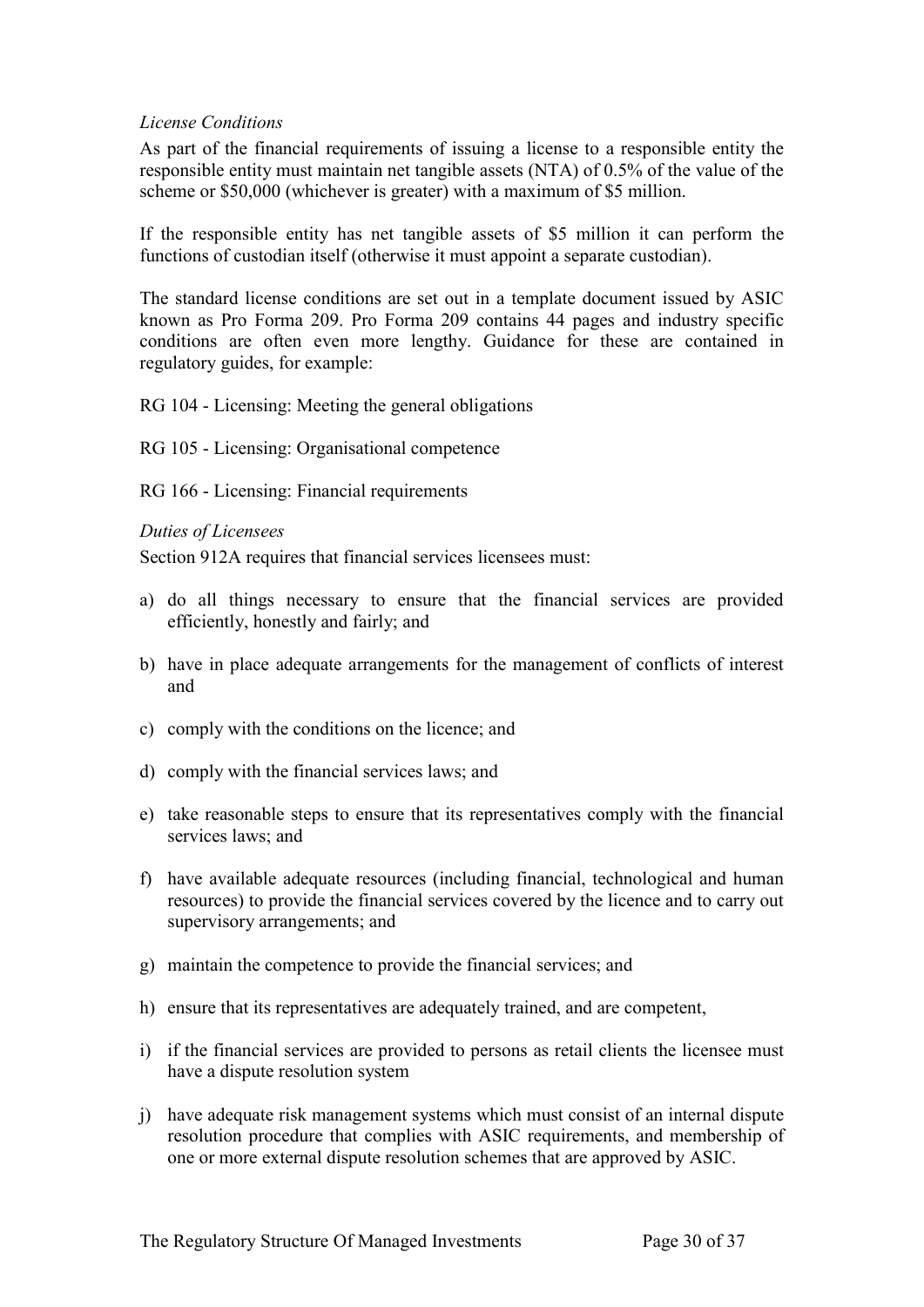## <span id="page-30-0"></span>**Changing the responsible entity**

#### *Retirement of the responsible entity*

Under section 601FL if the responsible entity of a registered scheme wants to retire, it must call a members' meeting to explain its reason for wanting to retire and to enable the members to vote on a resolution to choose a company to be the new responsible entity. If the members do not agree on a new responsible entity the current responsible entity can apply to the court to appoint a temporary responsible entity.

#### *Removal by member resolution*

Under section 601FM if members of a registered scheme want to remove the responsible entity, they may call a members' meeting to consider and vote on a resolution that the current responsible entity be removed and a resolution choosing a new responsible entity.

#### *Removal by ASIC*

Under section 601FN either ASIC or a member of the registered scheme may apply to the Court for the appointment of a temporary responsible entity of the scheme under section 601FP if the scheme does not have a responsible entity that meets the requirements of section 601FA (a licensed responsible entity).

#### *Appointment of a temporary responsible entity*

Under section 601FP the court can appoint a temporary responsible entity which can be a liquidator (rather than another responsible entity).

# <span id="page-30-1"></span>**Scheme Compliance plans**

## <span id="page-30-2"></span>**The need for a Compliance Plan**

Under section  $601EB(1)(f)$  and  $(g)$  a scheme cannot be registered unless it has a compliance plan. Section 601HC requires that the copy of a scheme's compliance plan that is lodged with ASIC must be signed by all the directors of the responsible entity.

## <span id="page-30-3"></span>**Contents of the Compliance Plan**

#### *Required by the Corporations law*

Section 601HA provides that the compliance plan must set out the measures the responsible entity is to apply in operating the scheme to ensure compliance with the Corporations Act and the scheme's constitution, including arrangements for:

- 1. ensuring that all scheme property is clearly identified as scheme property and held separately from property of the responsible entity,
- 2. if the scheme has a compliance committee arrangements relating to:
	- a) the membership of the committee;
	- b) how often meetings are to be held;
	- c) the committee's reports to the responsible entity;
	- d) the committee's access to the scheme's accounts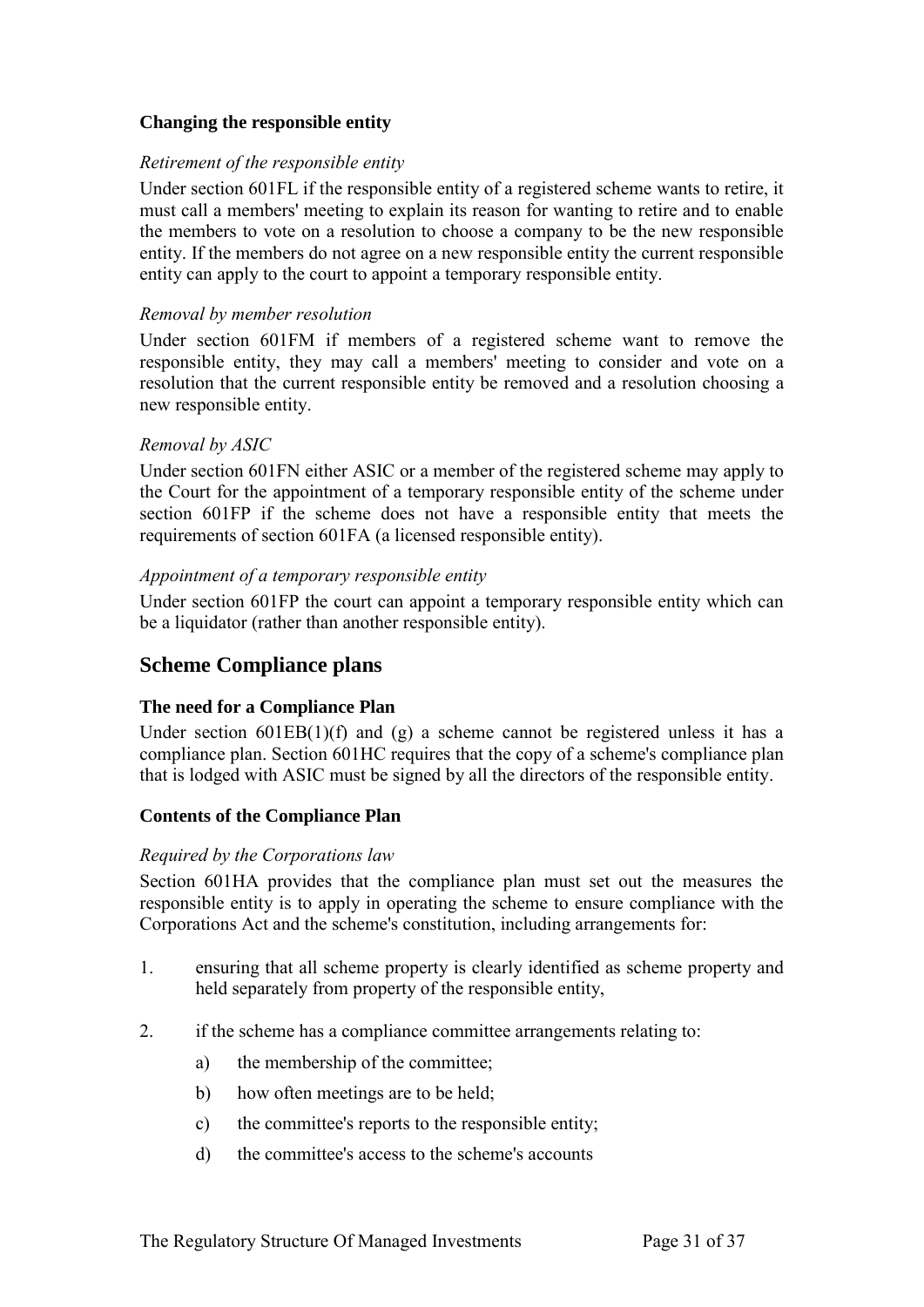- e) the committee's access to information relevant to the responsible entity's compliance with the Corporations Act;
- f) ensuring that the scheme property is valued at regular intervals appropriate to the nature of the property;
- g) ensuring that compliance with the plan is audited
- h) ensuring records of the scheme's operations are kept

#### *Required by ASIC*

ASIC's policy on considering compliance plan's (as part of the licensing process) and as part of its powers under section 601HE(2) to require amendments to a compliance plan are set out in Regulatory Guide 132. In it ASIC says:

RG 132.6 Under the Law, the compliance plan for a scheme plays a key role in the range of measures designed to protect scheme members. We believe that our approach should therefore focus the preparation of compliance plans on:

- (a) the characteristics of the individual scheme; and
- (b) the protection of scheme members.

RG 132.14 We will actively assess compliance plans when we are deciding whether or not to register a scheme under s601EB(1). We will consider, in the context of the type of scheme, whether the responsible entity has designed measures which adequately address the risks of not complying with its obligations. For example, a responsible entity must continuously monitor, review and audit the outcomes of its compliance activities. We will therefore assess whether the responsible entity's arrangements for doing this are adequate.

#### <span id="page-31-0"></span>**Preparing**

In Regulatory Guide 132

RG 132.7 We consider that the purpose of a compliance plan is to describe how a responsible entity will make sure that it is complying with the Law and the scheme constitution. We therefore consider that a compliance plan should list the key processes, systems and structures that the responsible entity will apply. For example, a compliance plan should set out the processes, systems and structures by which a responsible entity will continuously review how it is complying with its obligations under the Law and the scheme constitution.

RG 132.8 Under the Law, a compliance plan must set out adequate measures that a responsible entity will apply to make sure that it complies with the Law and the scheme constitution: s601HA. This section sets a very high standard of content for compliance plans. We consider that this does not mean that every requirement of the Law or the constitution should be dealt with exhaustively or in the same level of detail. The individual characteristics of each scheme will affect what is the appropriate content of a compliance plan for that scheme.

RG 132.9 In addition to the mandatory matters listed in  $\text{601HA}(1)$  and  $\text{601HA}(2)$ , there will be many other matters which deserve serious treatment in a compliance plan. The Law is designed to ensure that the interests of investors are protected. A compliance plan should therefore reflect: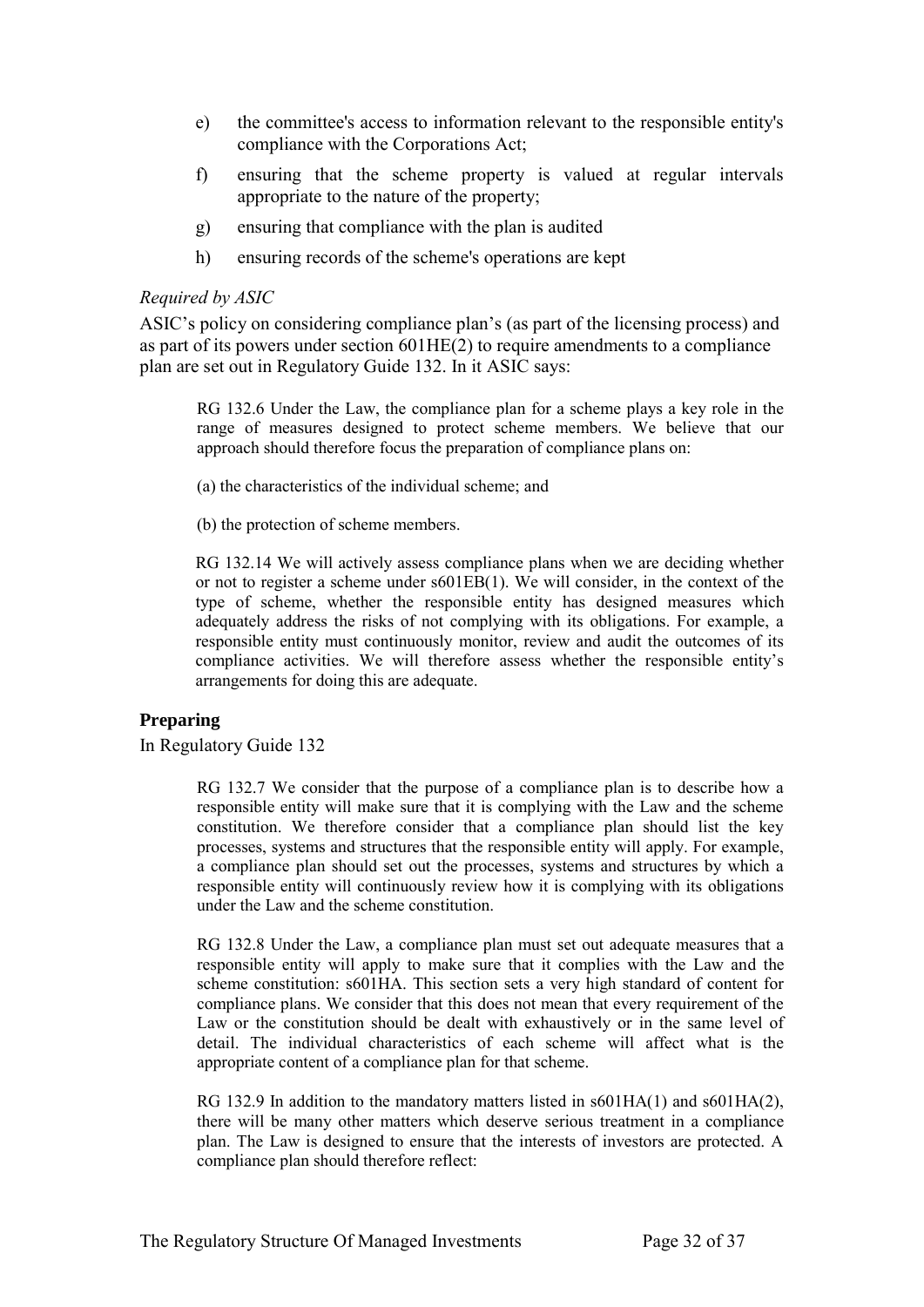(a) the major compliance risks which investors face; and

(b) the abuses potentially associated with conducting schemes.

RG 132.10 To ensure that the interests of investors are protected, when you prepare a compliance plan you should undertake a structured and systematic process which:

(a) considers the obligations under the Law and the constitution affecting the responsible entity;

(b) identifies risks of non-compliance; and

(c) establishes measures designed to address these risks.

#### <span id="page-32-0"></span>**Compliance Committees**

#### *Generally*

Under section 601JA(1) the responsible entity of a registered scheme must establish a compliance committee if less than half of the directors of the responsible entity are external directors.

The compliance committee must be set up within 14 days of the requirement arising (for example, if an external director dies or resigns). ASIC will grant extensions on that 14 day period and its policy is set out in Regulatory Guide 136.

#### *Composition*

The composition of a compliance committee is governed by s601JB which requires a scheme's compliance committee have at least 3 members, and a majority of them must be external members.

#### *Functions*

The functions of the compliance committee are set out in section 601JC these being:

- 1. To monitor to what extent the responsible entity complies with the scheme's compliance plan and to report on its findings to the responsible entity; and
- 2. To report to the responsible entity any breach of the act of the Corporations Act or the constitution of the scheme.
- 3. To report to ASIC if the responsible entity does not take appropriate and timely action to remedy any breach.
- 4. To assess at regular intervals whether the compliance plan is adequate, to report to the responsible entity on the assessment and to make recommendations to the responsible entity about any changes that it considers should be made to the plan.

#### *Duties of the compliance committee*

The duties of the compliance committee are set out in section 601JD these being:

1. act honestly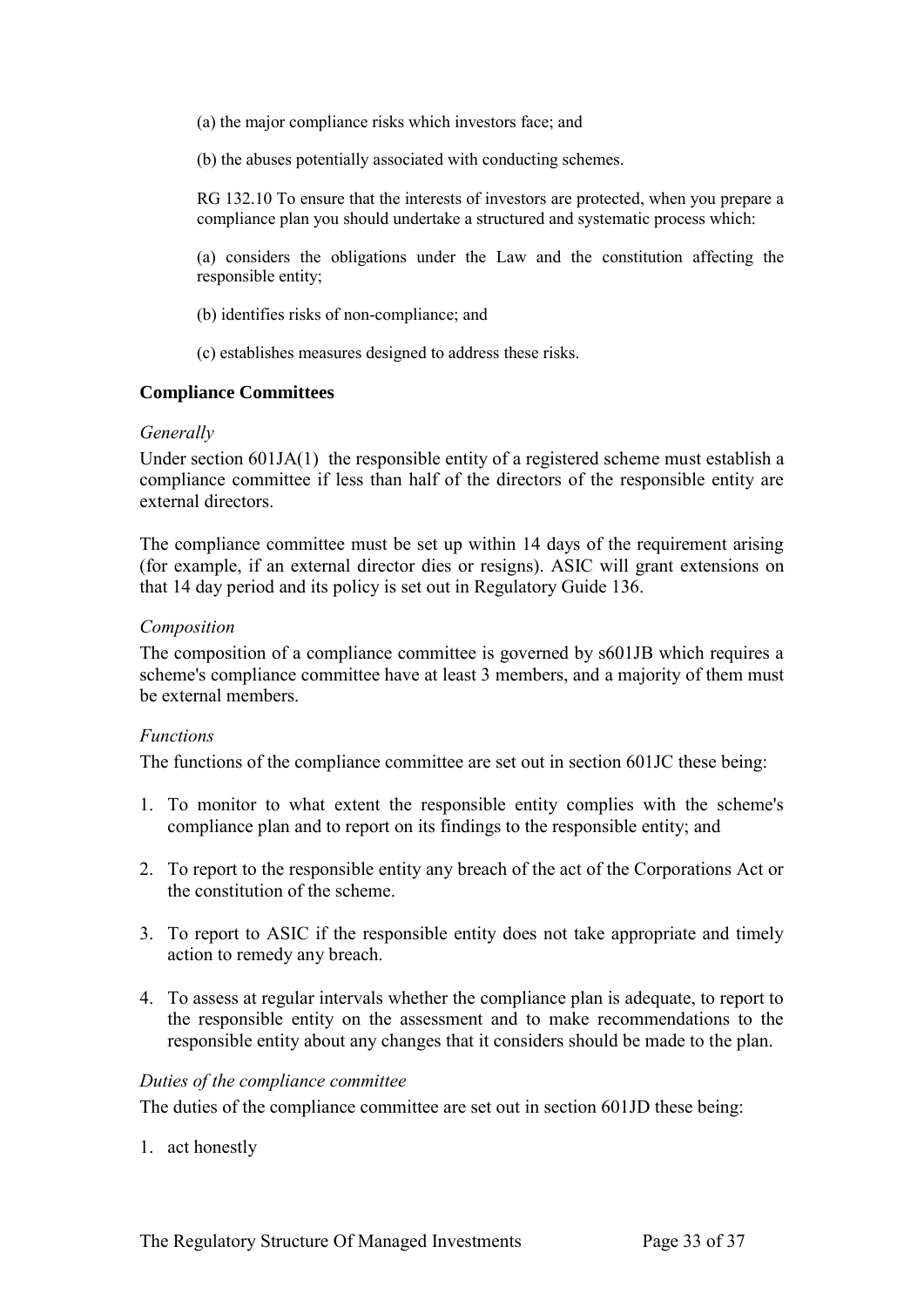- 2. exercise reasonable care and diligence
- 3. not make improper use of information acquired through the committee
- 4. not make improper use of their position as a member of the committee to gain, directly or indirectly, an advantage for themselves or for any other person or to cause detriment to the members of the scheme.

# <span id="page-33-0"></span>**Custody of Scheme Property**

Section 601FC(2) provides that the responsible entity holds the scheme property on trust. This is bolstered by section  $601FC(1)(i)$  which requires the responsible entity to ensure that scheme property is clearly identified as scheme property and kept separate from the responsible entity and any other scheme. This is mirrored in  $601HA(1)(a)$  – the contents of the compliance plan.

ASIC takes the view that to meet these requirements an external custodian will be required (despite there being no express legislative requirement) except where it has granted relief. ASIC enforces it's opinions through license conditions and its power to order amendments to compliance plans. ASIC's policy is set out in Regulatory Guide 133 *Managed investments: Scheme property arrangements.* This states:

RG 133.5 We expect that in most cases, the standards will be met by the responsible entity appointing a third party custodian. We have not attempted to prescribe detailed requirements which custodians must meet. Instead, in RG 133.6–RG 133.13 we have set out what we consider are the minimum outcomes which a custodian must achieve, whether the custodian is the responsible entity or its agent.

Exceptions are granted where the responsible entity is able to satisfy ASIC (in accordance with Regulatory Guide 133) that it has appropriate;

- 1. Organisational structure (133.6-8)
- 2. Staffing (133.9-10)
- 3. Administrative resources (133.11)
- 4. Arrangements for holding scheme property (133.12)
- 5. Financial resources (133.13)

The main determinative factor in practice is financial resources. In this regard ASIC maintains that if the responsible entity has net tangible assets of \$5 million it can perform the functions of custodian itself (otherwise it must appoint a separate custodian).

# <span id="page-33-1"></span>**Scheme Constitutions**

#### <span id="page-33-2"></span>**The requirement**

Section  $601EB(1)(e)$  provides that ASIC is not required to register a scheme if it does not have a constitution that complies with sections 601GA (which prescribes the content) and 601GB (which requires the constitution be legally enforceable as between the members and the responsible entity).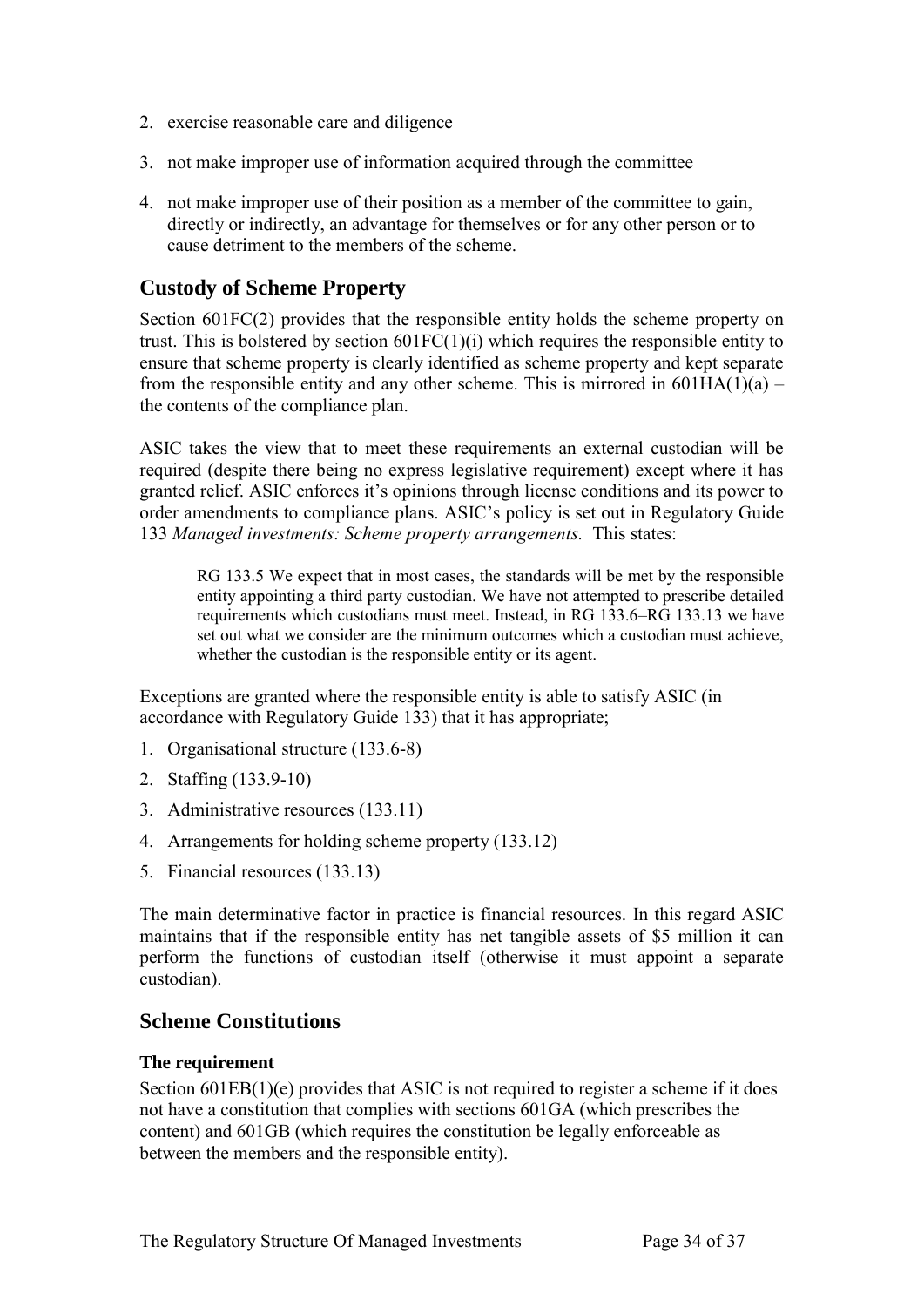# <span id="page-34-0"></span>**Form**

Section 601GB requires the constitution to be legally enforceable by the members. This can be achieved either by making the constitution a trust deed or a contract between the members and the responsible entity (a management agreement).

### <span id="page-34-1"></span>**Contents**

Section 601GA sets out the bare minimum the constitution must specify. This includes:

- (i) the powers of the responsible entity to make investments of, or otherwise deal with scheme property;
- (ii) the method by which complaints made by members in relation to the scheme are to be dealt with;
- (iii) winding up the scheme;
- (iv) if the responsible entity is to be paid fees or be indemnified out of scheme property
- (v) whether the responsible entity is to have any powers to borrow,
- (vi) if members are to have a right to withdraw from the scheme, and the procedures for making and dealing with withdrawal requests.

The constitution of a registered scheme must be a document that is legally enforceable as between the members and the responsible entity: s 601GB.

The balance of the contents will depend on the type of scheme. Usual provisions include the pricing of units, how and when distributions are to be made, fees and expenses the responsible entity is allowed to deduct etc.

#### <span id="page-34-2"></span>**Amendment**

Section 601GC governs the amendment of the constitution. The constitution of a registered scheme may be modified, or repealed and replaced with a new constitution by a special resolution of the members of the scheme. If the change will not adversely affect the members rights then the responsible entity may change the constitution without such a resolution.

Whenever an amendment is made a copy of the modified constitution must be lodged with ASIC and can only take effect upon lodgement. The members are entitled to a copy of the constitution upon payment of a prescribed fee.

#### <span id="page-34-3"></span>**Breach of constitution**

A breach of the constitution is a breach of section  $601FC(1)(m)$  of the Corporations Act. An intentional or reckless breach of the constitution can be a criminal offence under section 601FC(6). The officers of the responsible entity are personally liable to ensure the constitution is adhered to by section 601FD(1)(f). Section 601FD(4) makes reckless or intentional breach a criminal offence. The members of the scheme have civil remedies under the Act and under the general law of trustees. If the constitution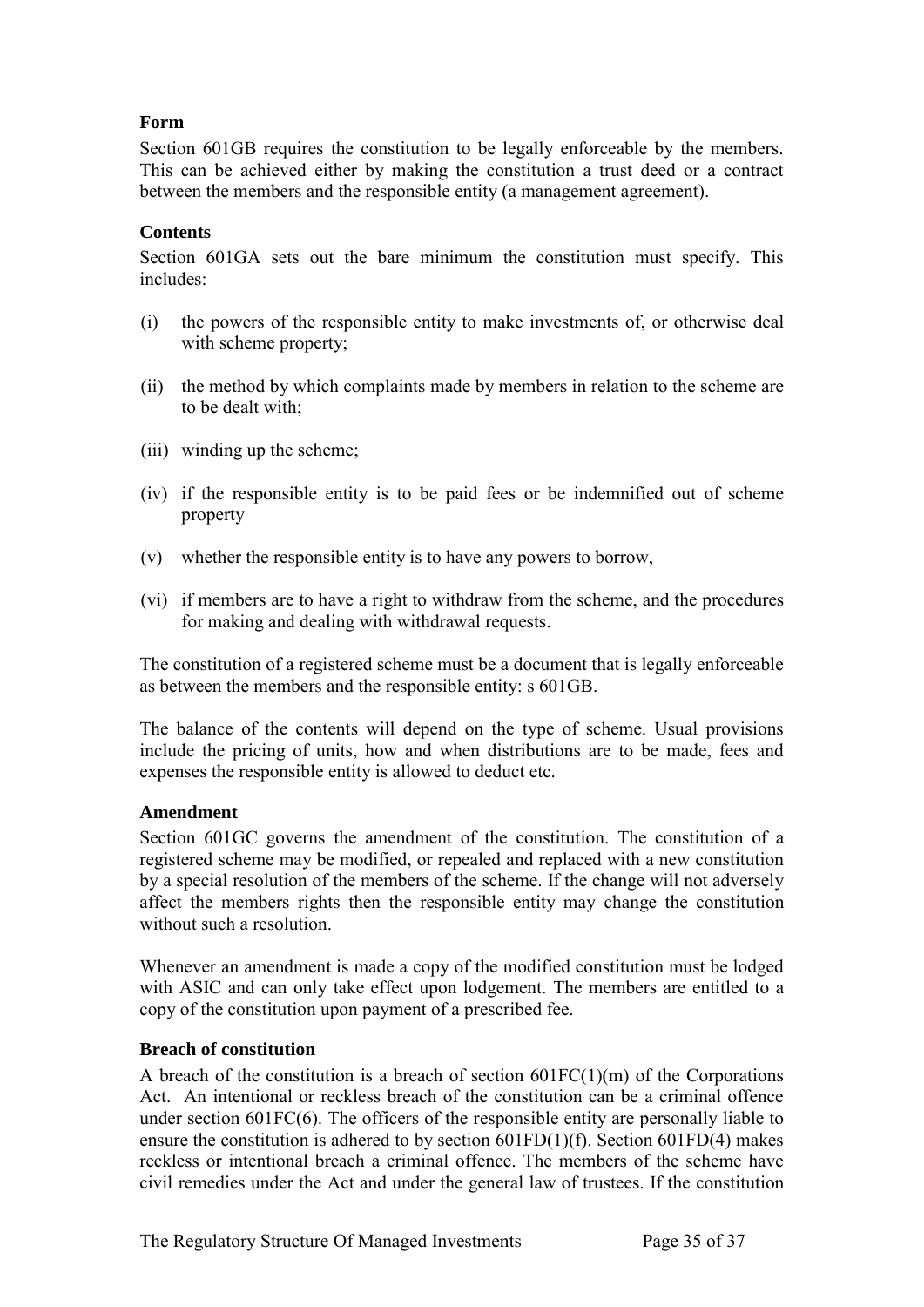is styled as a management agreement then the members will have contractual remedies.

# <span id="page-35-0"></span>**Product Disclosure Statements**

# <span id="page-35-1"></span>**Generally**

Section 764A(1)(b) provides that for the purposes of Chapter 7 of the Corporations Act an interest in a registered managed investment scheme is a financial product. This requires that an offer of an interest in a managed investment scheme be made in the form of a Product Disclosure Statement (PDS) pursuant to Part 7.9 of the Corporations Act.

# <span id="page-35-2"></span>**When a PDS is required**

Part 7.9 of the Corporations Act, Division 2 deals with product disclosure statements. Subdivision B provides for when a product disclosure statement is required. Section 1012B provides that when there is an 'issue situation' (the issue or offer) of an interest to a retail client then a product disclosure statement is required. Section 1012C provides that a PDS is required in certain circumstances when an interest in a scheme is resold.

# <span id="page-35-3"></span>**Definition of a retail client**

Under 761G(7) a client will be treated as retail unless:

- 1. the value of the financial product to which the financial service relates, equals or exceeds the amount specified in regulations. The amount is currently \$500,000 – see regulation 7.1.19(2)
- 2. the financial product is provided for use in connection with a business that employs more than 20 people or if a manufacturing business more than 100 people.
- 3. the client meets the sophisticated investor test (section  $761G(7)(c)$  and (ca). Briefly the person must have net assets of at least \$2.5 million or a gross income for the last 2 years of at least \$250,000.
- 4. The client meets the definition of a professional investor as defined by section 9 of the Corporations Act.

## <span id="page-35-4"></span>**Contents of the PDS**

Section 1013C – 1013K set out at length the content that must be included in a product disclosure statement. The product disclosure statement must have the title 'Product Disclosure Statement' on the cover (section 1013B(1)). Section 1013G requires that the PDS be dated.

In Regulatory Guide 144.3 ASIC has approved the use of two-part product disclosure statements. The first part containing boilerplate information about the issue and the second part containing borrower specific information which does not need to be registered in order to keep it off the public record. This is also a practical necessity as so-called 'matched mortgages' often involve multiple amendments in the days leading up to settlement (as interest rate and term are negotiated or other particulars altered).